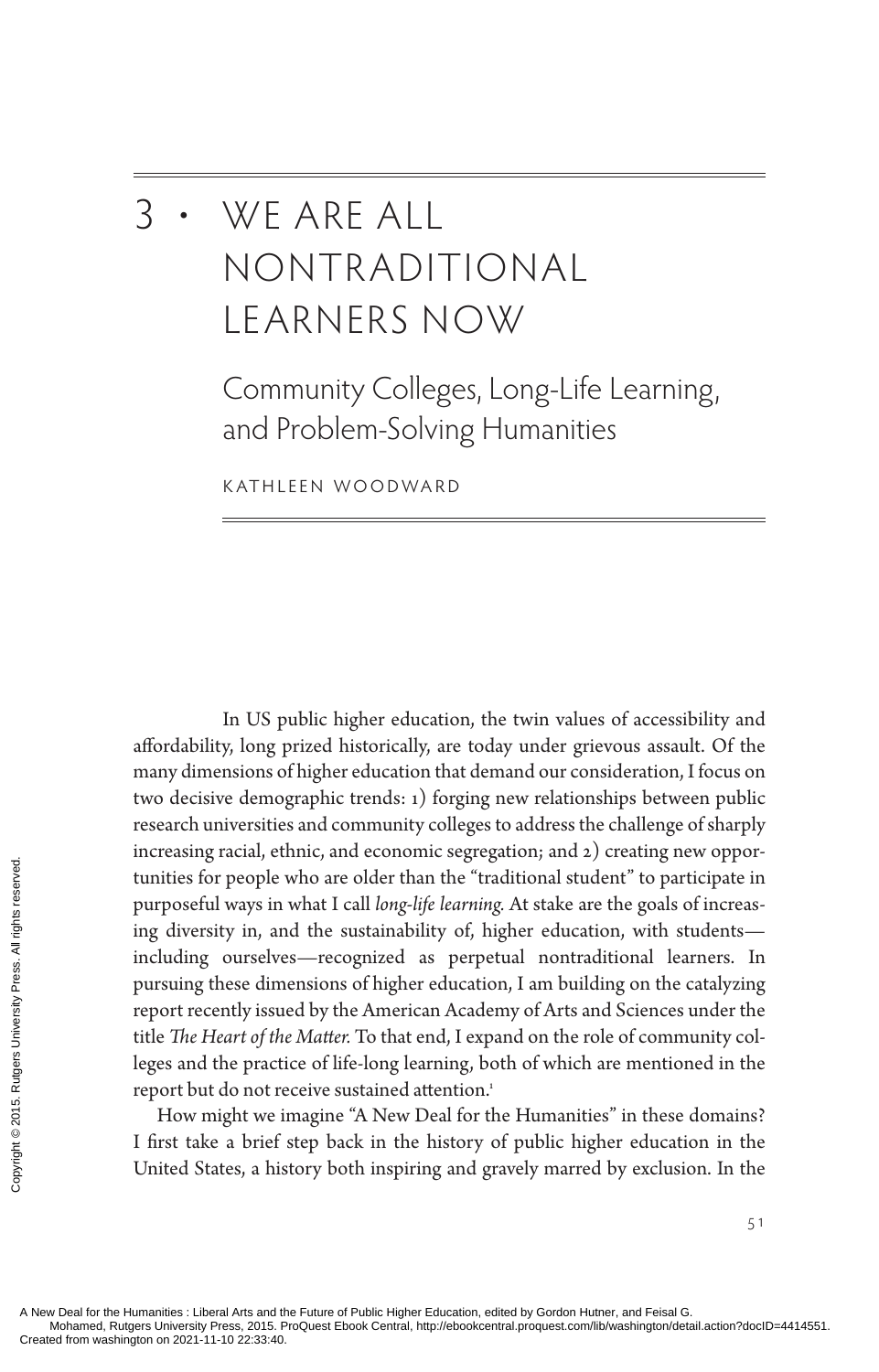conviction that we need a new educational system that is as integrated as undergraduate education should be, I then sketch a broad picture of the place of community colleges in higher education and underscore the need to serve learners beyond the traditional age. Finally, I turn to the role of the humanities in public research universities and suggest that the humanities have fundamental contributions to make to our most pressing public challenges; I offer two examples the contemporary risk society and climate change. I thus do not begin with the humanities (I confess I find the word provincially academic and, when talking with people outside the academy, refer instead to the study of history, literature, art and media, and language). Nor do I engage what has become a defeating narrative of the decline of the humanities in terms of enrollments and of crisis.<sup>2</sup> The central theme running through my chapter is the power of combining the humanities, as a dimension of the liberal arts, and the practical arts.

#### Key Moments and Movements in US Education

Congress passed the groundbreaking Morrill Act in 1862 in the midst of the Civil War with the noble vision of establishing public colleges and universities to serve their communities and create opportunities for higher education under the banner of what we now describe as accessibility and affordability.3 Today one of the fundamental roles of our land-grant colleges and universities is characterized as *engagement* with our communities, with education and research having a civic dimension.4 I would stress, however, that the distinctive educational mission of our public universities was envisioned *as combining the liberal arts and the practical arts.* As the legislation reads, the purpose of land-grant universities was conceived as promoting "the liberal and practical education of the industrial classes in the several pursuits and professions in life."5 To this I will return. Eighty-two years later, the Servicemen's Readjustment Act of 1944, popularly known as the GI Bill, established reciprocity as a foundation of the social compact between citizens and the nation with regard to higher education. It was followed two decades later by the Higher Education Act of 1965, which created Pell Grants for undergraduates in financial need. These three moments in the history of US higher education represent high points of the progressive role that the federal government has played in higher education over the past 150 years.

But this history of inclusion is unfortunately notable for also being one of discrimination. There was a second Morrill Act. Passed in 1890, it specifically addressed segregation: states were obliged to demonstrate that race was not a factor in the admission of undergraduates to their land-grant colleges and, if it was, they were required to create separate institutions for students of color. Some historically black colleges and universities emerged from this provision.6 In *Brown v. Board of Education* (1954), the Supreme Court declared it Exerces the GI Diversity of discrimination.<br>
See and government has been citize for undergrand of US higher educated and government has but this history of discrimination.<br>
See and government in But this history of discrim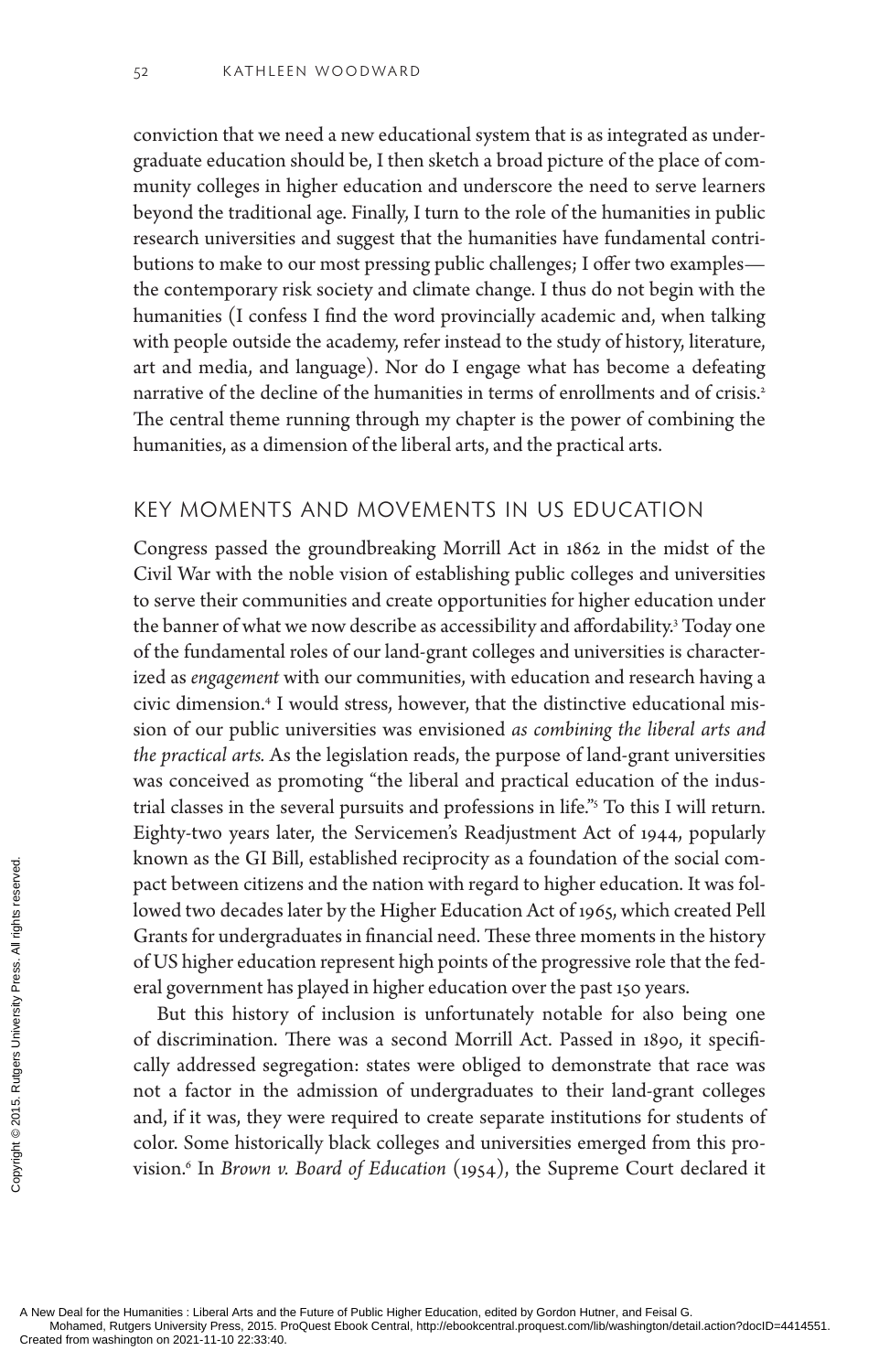unconstitutional for schools to segregate children on the basis of race, concluding that "separate" in and of itself conferred a stigma and therefore could not provide "equal" education.

Over the past thirty years and more, the progressive impulse of the federal government with regard to higher education has diminished decisively, beginning with the election of Ronald Reagan as president in 1980. In the same period, however, the role of the federal government in driving research in the sciences and in health and medicine at public research universities has thrived. This development I will not rehearse. Nor will I elaborate on our states' defunding of our public research universities. This decline in public support accelerated during the Great Recession that began in 2008, but it had been a long time in the making; in fiscal year 2012–2013, for example, only 3 percent of the operating budget of my university—the University of Washington—came from state support. This story of evaporating state support is well known. It is also complicated by the fact that the federal government today allocates the significant sum of \$130 billion a year in direct grants as well as in subsidized and guaranteed loans to students and their families.7

My basic point is this: if, unlike K–12 education, higher education has not been conceived historically as a civil right, we have in the past prided ourselves, and rightfully so, on the strengths of our higher-educational system—in great part precisely because of its openness to the population at large. Higher education has traditionally been understood as a gateway to social mobility as well as a necessary if not a sufficient condition for democracy to thrive. Today the implicit promise of our higher-educational system is at serious risk of ruin,<sup>8</sup> with many of our institutions effectively closed to poor and working-class citizens because of prohibitively high tuition and fees. We are living in a risk society where responsibility for the higher education of the majority of our undergraduates—for education of the public—has effectively devolved from the states to individuals and their families. Once a model for higher education in other countries as well as a magnet for international students, US higher education is now ranked twelfth among developed nations.<sup>9</sup>

At the turn of the twentieth century, William Rainey Harper, the visionary first president of the University of Chicago, imagined higher education as an ensemble of institutions with pathways among them, including extension courses, two-year community colleges, four-year regional colleges, and, of course, universities. The goal was to distribute opportunities for education widely and to avoid exclusively drawing privilege to his university. Indeed, Harper is credited with helping to found two-year colleges, whose mission mirrors that of the founding purpose of our land-grant colleges: a combination of the practical or technical arts and the liberal arts, an honorable conjoining of these two modes of learning. Today there are routes from comprehensive two-year colleges to four-year The states to mulvid<br>
other countries as v<br>
tion is now ranked t<br>
At the turn of the<br>
president of the Un<br>
ble of institutions<br>
two-year communit<br>
sities. The goal was<br>
exclusively drawing<br>
helping to found tw<br>
purpose of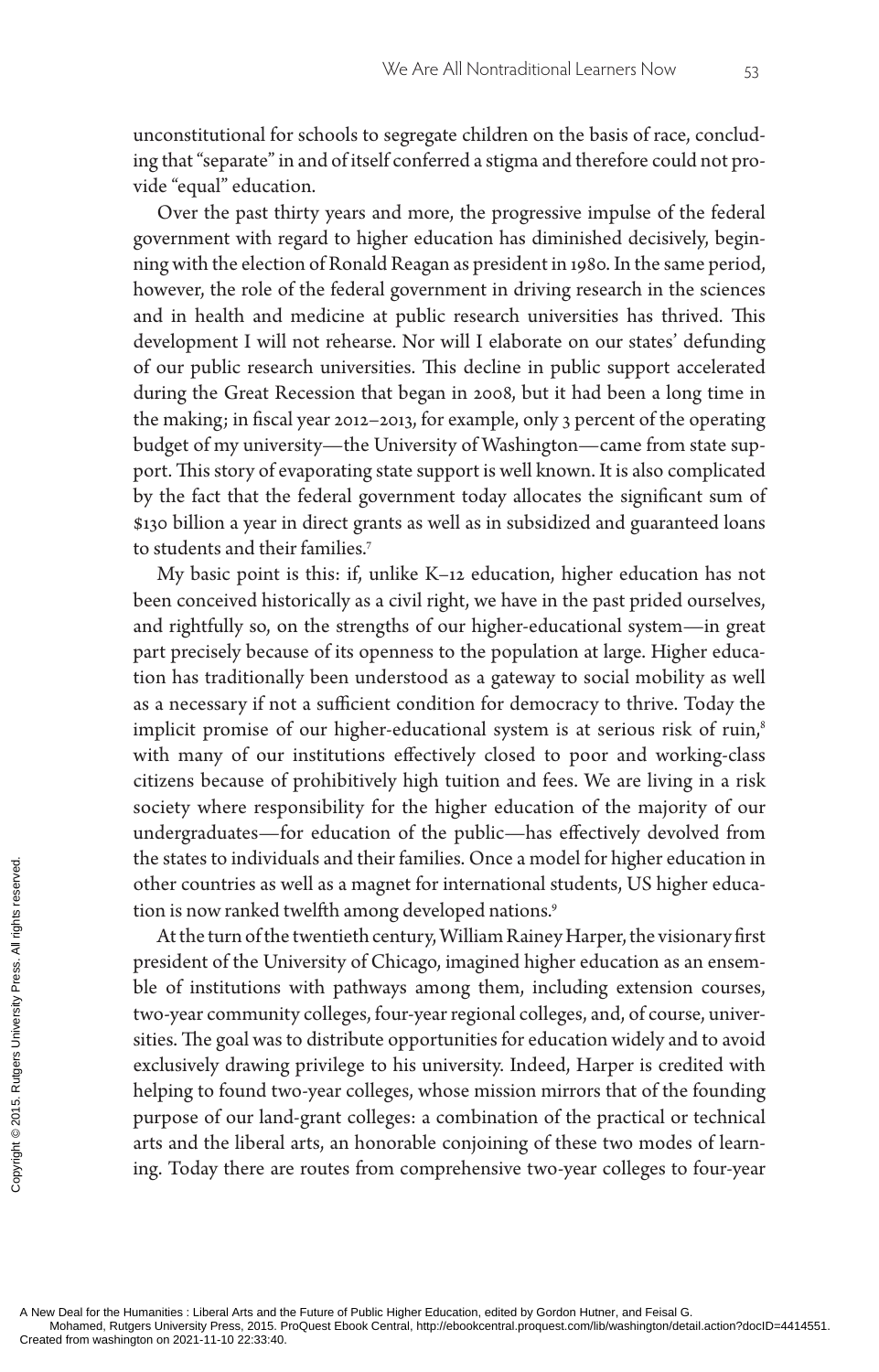colleges, suturing the two kinds of institutions together, at least in theory. But in reality our public research universities devote much more attention to the K–12 schools from which they draw most of their entering first-year students.<sup>10</sup>

### Diversity and Community Colleges: SEPARATE AND UNEQUAL

One of the clearest signs of the alarming inequities in higher education today is the vast divide between our two-year schools and our public research universities, one even analogous to the enormous economic divide between the 99 percent and the 1 percent. As income inequality has increased steeply over the past years, so too has educational opportunity. Our two-year schools are the canary in the coal mine, alerting us to a growing racial and economic divide. It may soon be a chasm.

Widely acknowledged to be overcrowded and underfunded, community colleges in the United States serve 44 percent of our undergraduates—almost half of all undergraduate college students.<sup>11</sup> They also serve nearly 50 percent of undergraduates of color in the United States. If the student population of community colleges is extremely racially and ethnically diverse, the proportion of low-income and working-class students has been increasing. As Eduardo Padrón, president of Miami Dade College, wrote in August 2013 in a letter to the *New York Times*, "46 percent of our students live beneath the federal poverty standard, and 67 percent are low income."<sup>12</sup> Everyone concerned with higher education should read the Century Foundation's sobering 2013 report on community colleges. Entitled *Bridging the Higher Education Divide*, the report alerts us to the vast disparities in public support of education on both the state and federal levels. Zeroing in on the extreme differences in direct federal support for community colleges, public four-year universities, and K–12 education, the report emphatically echoes *Brown v. Board of Education:* "separate" is not "equal."

Too many of us in public research universities remain unaware of this growing phenomenon. What was the response when President Barack Obama announced proposals in 2009, 2011, and 2012 to fund support for community colleges? No outpouring of enthusiasm that I could see from public research universities and no action by the US Congress. The palpable if inadvertent stigma attached to community colleges by people from different sectors can be seen virtually everywhere. Consider a *New York Times* March 2013 editorial lamenting the decline of the percentage of recent high school graduates who choose to attend California's public universities. Community colleges are mentioned only to be disdained as a bad choice in a throw-away line: "Other students have settled for poorly staffed, overcrowded community colleges and are unlikely to move on to four-year colleges."13 Surely we should address head-on the worrisome condition of "poorly Proport emphatically<br>
Too many of us i<br>
phenomenon. Wha<br>
proposals in 2009,<br>
outpouring of enth<br>
no action by the U<br>
community college<br>
where. Consider a *l*<br>
the percentage of re<br>
public universities.<br>
bad choice in a thr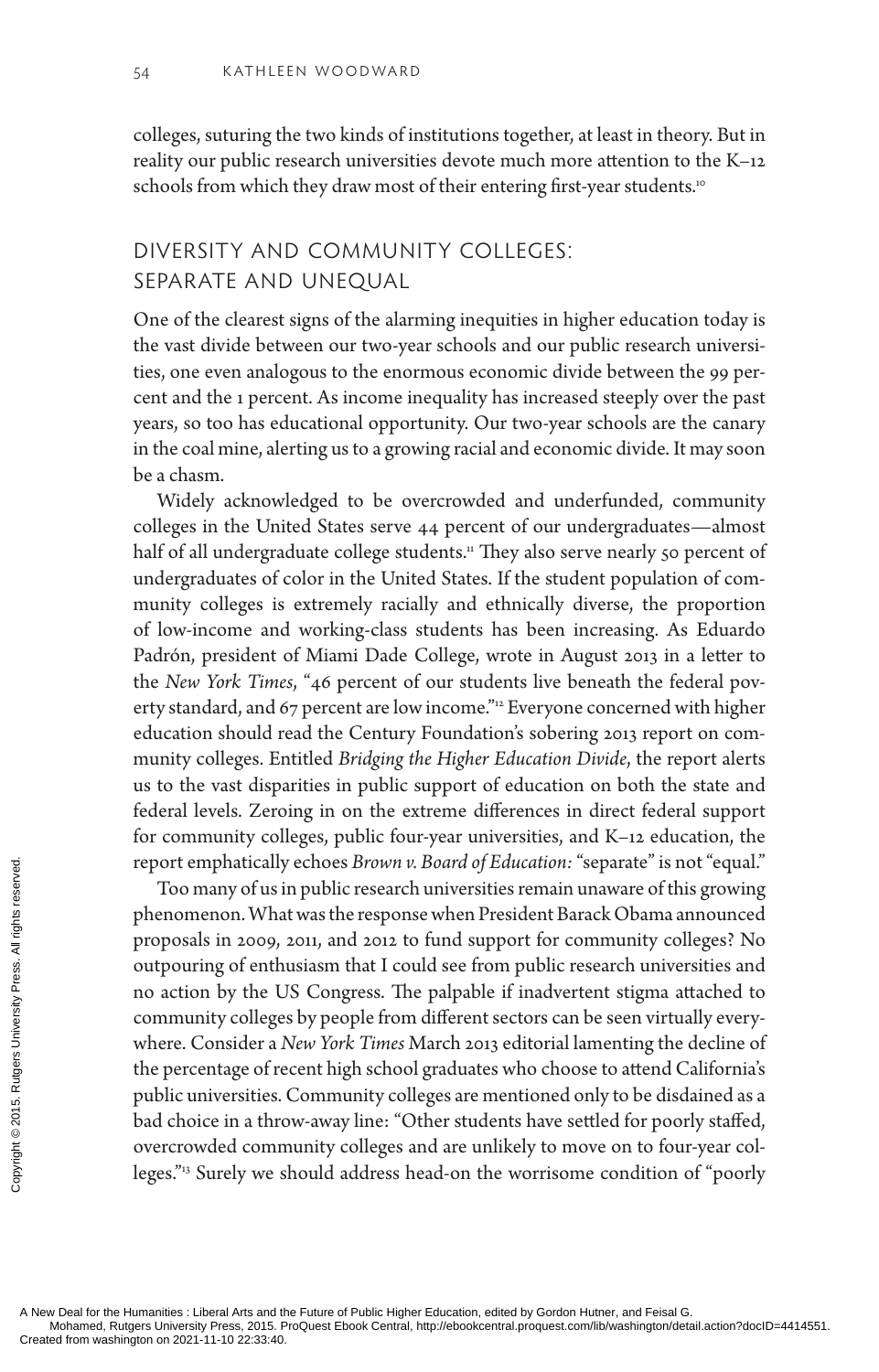staffed, overcrowded community colleges" as a crucial component of our higher educational system, one that needs urgent attention, rather than scorn the students who have "settled" for them.

The stigma associated with community colleges can be seen as well in the way those of us in public research universities often frame the issues. It is common for us to measure support for public research universities in relation to private elite universities.14 Consider, for instance, Wendy Brown's eloquent essay in the 2011 issue of *Representations* devoted to "The Humanities and the Crisis of the Public University."<sup>15</sup> Brown powerfully traces the collapse of public higher education as a foundation for social mobility and egalitarianism. She reminds us of the root meaning of "democracy" and the historical role of higher education to create an educated public, one central to an educated democracy: "Democracy: rule (*cracy*) of the people or poor (*demos*). Democracy is the name of a political form in which the people are sovereign, in which the whole, rather than merely a part, rules the polity and hence itself." Democracy in this sense has come to its end in our neoliberal economy.

Brown underscores the growing gap between "quality public universities" and "private elites." When she does refer to two-year schools, it is mainly to dismiss them, noting that they "largely remain institutions of vocational training for clerical, mechanical, and low-level health and service workers."16 A similar vision of the community college emerges in *The Heart of the Matter*: "The community colleges that serve almost half of all students in higher education train men and women in job skills; but they also offer broader exposures that develop the talent for a lifetime of career advancement and often a desire for further education."<sup>17</sup> The "but" and the "often" are telling. Community colleges are perceived as predominantly vocational while liberal learning is associated with four-year colleges. In a sense, we have not moved very far from the Greeks in understanding the liberal arts for free citizens and technical arts for the enslaved.

As underfunded as they are, our community colleges are highly adaptable and expansive institutions. Much more is taking place at community colleges than low-level vocational training. Consider the city of Seattle's three community colleges, which enroll, along with an allied vocational institute, more than 50,000 students a year. (In writing this essay I learned that these colleges have excised "community" from their names; they are now North Seattle College, Central Seattle College, and South Seattle College.) Courses of study exist for those who wish to transfer to a four-year college. There is even a special pathway in the associate of arts degree track for Asian studies; also available are certificates of completion in film and video communications, database administration and development, biomedical equipment and technology, sustainable landscape management, and nanotechnology, among many possibilities. Most of these certificate programs offer associate of applied arts degrees that include The monoton on 2021-11-10 22:33:40.<br>
Separation of the section of the section of the section of the section of the section of the section of the section of the section of the section of the section of the section of the se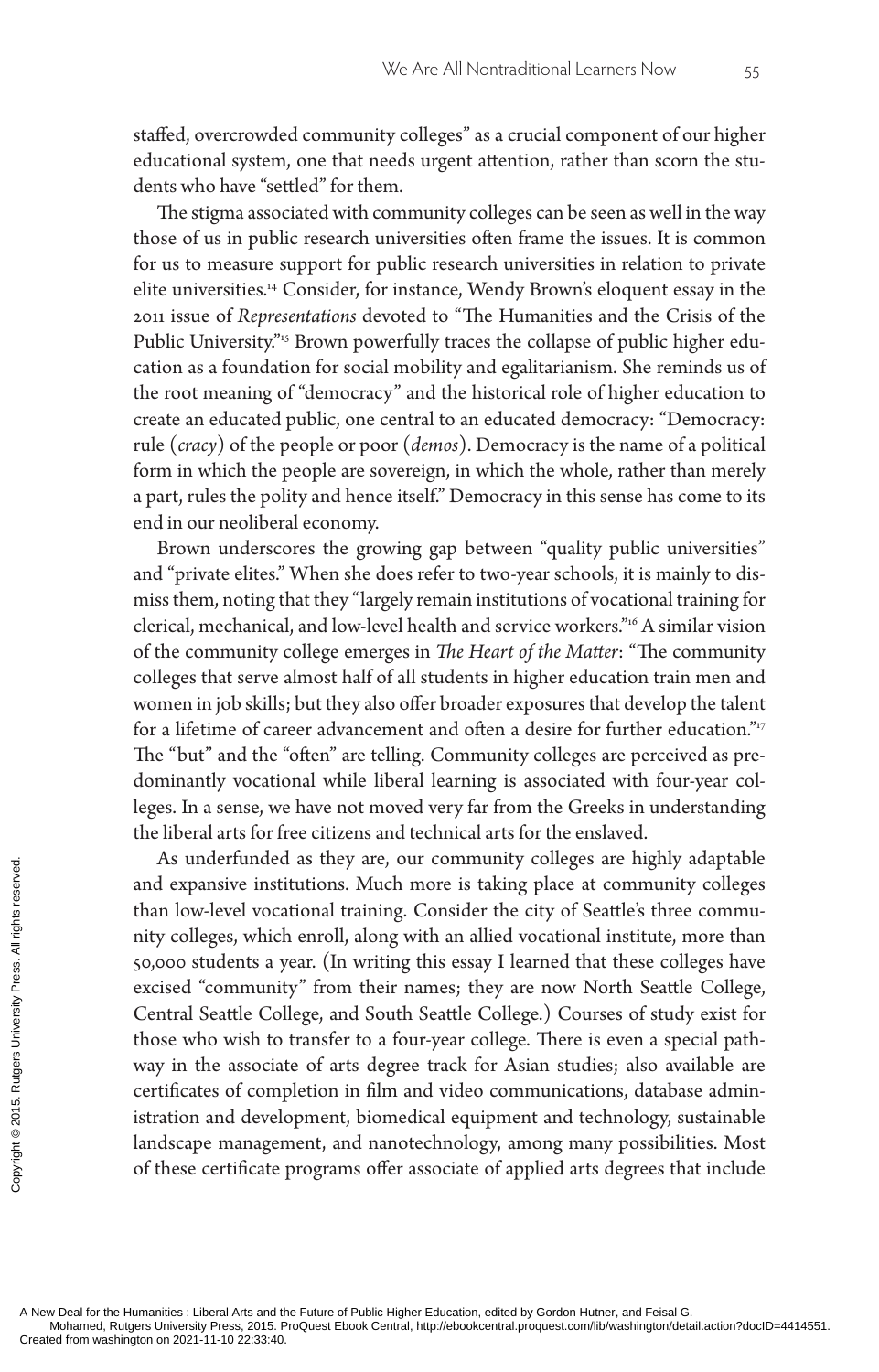general education. Quarter-long programs abroad are established in London, South Africa, Spain, Costa Rica, and Florence, Italy. There is in addition an immense array of continuing education courses, including courses in film noir and beginning Mandarin. Available too is worker retraining. Learning outcomes for the associate of arts degree—we would all applaud them—include understanding the "methods and modes of inquiry specific to traditional and contemporary areas of knowledge in the humanities and arts, natural and physical sciences, mathematics, and the social sciences," as well as understanding "the interdisciplinary nature of knowledge" and "the global society and processes of globalization from mostly, but not exclusively, non-Western and indigenous perspectives."18

Almost 40 percent of the students at Central Seattle College are enrolled in the college-transfer track. One of those students we hired recently as our administrative coordinator at the Simpson Center for the Humanities, where I serve as director. She had transferred to the University of Washington in her junior year and graduated two years later with a bachelor's degree in the Comparative History of Ideas, our interdisciplinary—and intellectually creative—major in the humanities. When I asked her to characterize the transition to the university, her answer that it was "difficult" did not surprise me. But the reasons did, hitting home my own misguided preconceptions: she found the shift from smaller classes at Central Seattle College to such large classes at the University of Washington daunting, and she missed what was for her easy access to and outstanding guidance from her professors at Central Seattle. I want to add that at the same time she was attending Central Seattle, she also took courses in psychology from North Seattle College as well as from Bellevue College because the three colleges taken together provided a challenging array in her discipline and because it was (bureaucratically) easy to take classes at all three institutions.

What can those of us in public research universities do to create bridges between our institutions and community colleges? To bring our kinds of institutions closer together? The leadership of our public research universities can insist that this is a crucial value and create formal articulation agreements. As faculty we can educate our doctoral students about the rapidly evolving landscape of higher education and call particular attention to community colleges.<sup>19</sup> My hope is that more of our doctoral students will wish to teach in community colleges and ultimately will. Exerces the state of the Humanities : Liberal Arts and the Mohamed, Rutgers University Press, 2015. P<br>Created from washington on 2021-11-10 22:33:40.<br>Created from washington on 2021-11-10 22:33:40.

This is an especially propitious time for those of us in public research universities to turn our attention to two-year schools. The mission of two-year schools is expanding to include more purposively the liberal arts; we are also seeing a trend in two-year schools offering four-year degrees in selected fields and dropping the adjective "community" in the process.<sup>20</sup> At the same time, in four-year colleges and in research universities (both public and private), much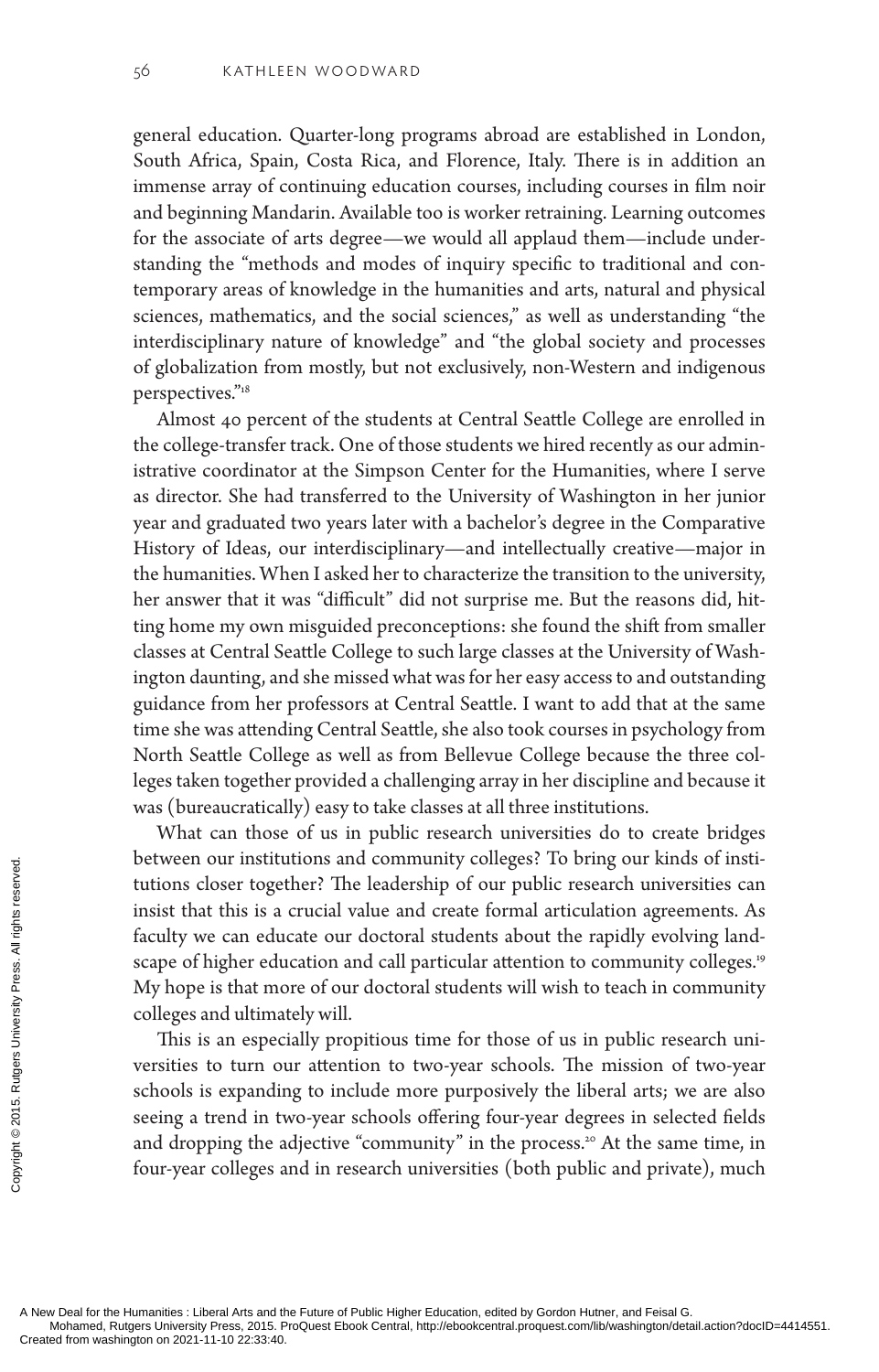attention is being devoted to the skills our students need for the workplace, with competency-based education complementing in-class learning.<sup>21</sup> My point is that the educational purposes of these kinds of institutions are not as divergent as they once were perceived to be. Humanistic skills are needed at all levels of higher education as are technological skills of all kinds. And "vocational" needs to be rescued from contempt. The study of the humanities and the development of skills for the workplace should not be understood as being in opposition to each other. That would entail a dubious argument at best. Pragmatically, it is foolish, perhaps even suicidal.

Anecdotally, I can testify that there are doctoral students at my university and elsewhere who are pursuing degrees in the humanities—in history and in the modern languages and literatures—whose ambition is precisely to teach in a two-year school. They typically keep that wish to themselves, fearing a backlash from their advisors (I am not being melodramatic: "fear" is the right word for what many of them experience—and not without justification). Because many doctoral students in the humanities are motivated by matters of social justice, they correctly regard teaching in two-year schools as working in underserved communities. In addition, as we all know, budgetary constraints at public research universities have resulted in the contraction of tenure-track positions. At the same time, demographic predictions reveal that the number of "traditional-age" students seeking four-year schools will decline in the near future while enrollments at two-year schools are growing.

Objections may be raised that a doctorate, with its focus on research, is not required to teach in a two-year college and that the long time to degree militates against envisioning a future at two-year schools (in the humanities the national median time to a doctoral degree is an appalling 9.0 years).<sup>22</sup> To this, I would respond that departments and indeed entire institutions of higher education across the United States are involved today in recalibrating their doctoral programs to offer degrees that can be completed in five years. To this, I would also respond that both the breadth and research focus of a doctoral degree provide invaluable skills for professors who want to inspire students in two-year schools to undertake complex projects in the future.<sup>23</sup> Finally, I would point to one of the recommendations in the new report from the Modern Language Association's Task Force on Doctoral Study in Modern Language and Literature.<sup>24</sup> The report urges doctoral programs to enable their students to gain expertise in different kinds of teaching, with the corollary that doctoral students be introduced to the wide spectrum of institutions across higher education with their different histories, missions, and student demographics. The community college is one of those important institutions. Experiment to other degrives<br>
From the invaluable skills for<br>
to undertake complementations is<br>
Task Force on Doct<br>
urges doctoral prog<br>
kinds of teaching, we<br>
wide spectrum of in<br>
ries, missions, and s<br>
important institut

What can we do to encourage interest in community colleges among our doctoral students? In our departments we can hold mentoring sessions for them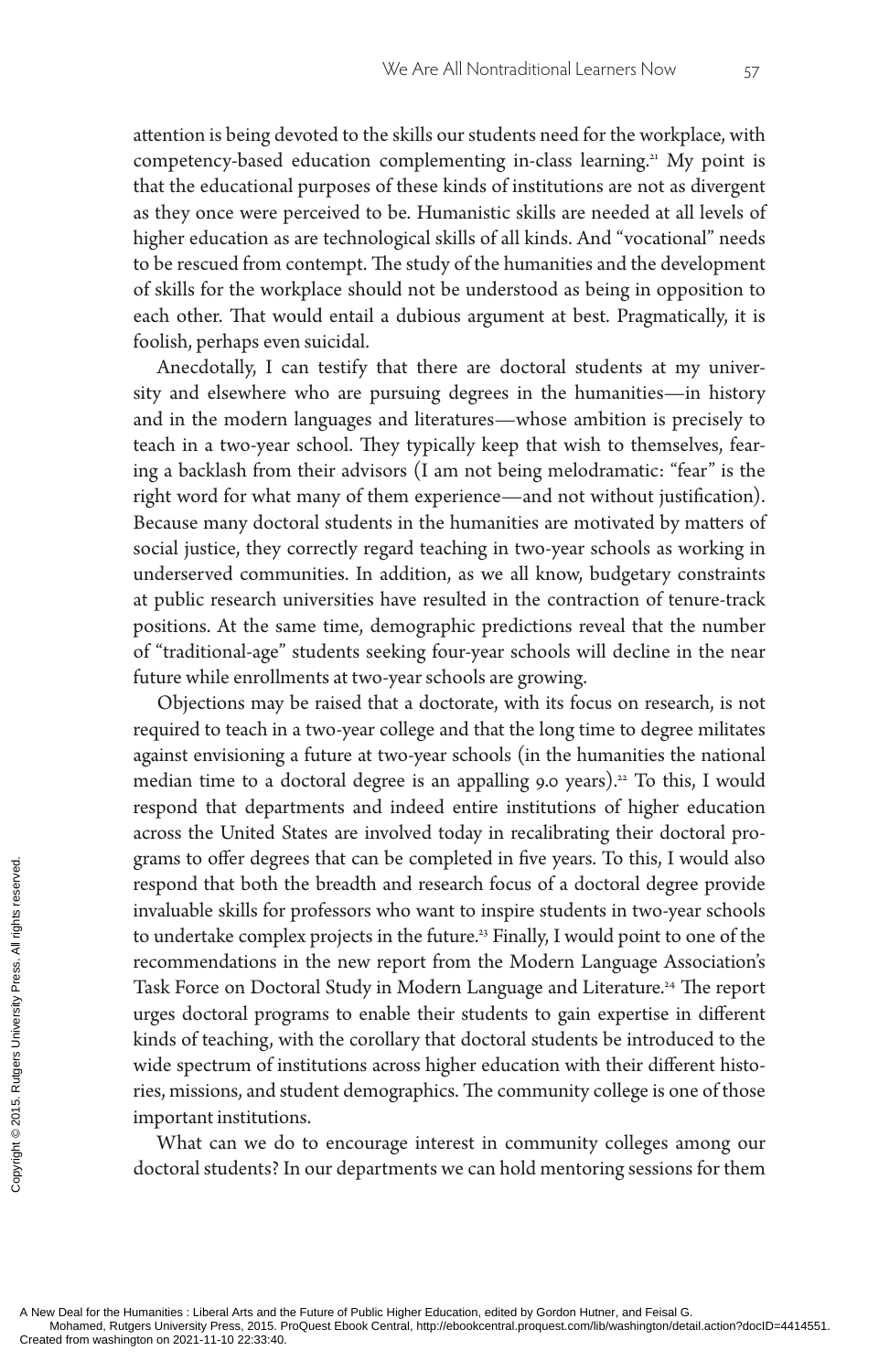with faculty from community colleges.<sup>25</sup> Across our departments we can set up working groups of faculty and graduate students on community colleges, as I hope to do. We can urge our professional associations to create task forces on two-year colleges and to purposively include faculty members from two-year colleges on their executive councils, as the Modern Language Association has done. As the director of a humanities center, I can encourage faculty members and graduate students to develop projects with their counterparts in two-year schools (I'm pleased to report that our Simpson Center for the Humanities recently received a four-year grant from the Mellon Foundation which will provide our doctoral students in the humanities with the opportunity to shadow faculty members at North Seattle College, Seattle Central College, and South Seattle College over the course of an academic year). I want to see strengthened, in both our community colleges *and* our research universities, the model that the founding legislation for land-grant colleges underscored 150 years ago: the need for both the practical arts and the liberal arts in a single institution.

#### Long-Life Learning, Sustaining Learning

The vision of college as a four-year degree for eighteen- to twenty-one-year-olds on a residential campus remains entrenched in the imagination of many of us in higher education. By and large that is the model of a college education pervading *The Heart of the Matter.* Although lifelong learning is mentioned in the report, it is conceptualized as basically taking place after completing one's education at a four-year college. Learning that comes later is represented as largely untethered to educational institutions and attached instead to cultural institutions—history museums, art galleries, and festivals devoted to the arts and humanities. In this view, postbaccalaureate education and learning are more serendipitous than purposeful, a form of educational tourism or a truncated version of the Grand Tour of Europe undertaken in centuries past.<sup>26</sup> College remains envisioned predominantly for the late adolescent who will become an adult in the course of an education at a residential college. The humanities are defended, often in overblown rhetoric, on the grounds that they provide the strong foundation that will serve people well through all the days of their lives: these young adults, having learned how to learn, having mastered the art of asking the right critical questions, and having become skilled in expressing themselves in writing, will be able to face the future with confidence and aplomb. As we read in *The Heart of the Matter*, although here the language is prosaic rather than soaring, "the liberal arts train people to adapt and change over a lifetime."<sup>27</sup> Created from washington on 2021-11-10 22:33:40.<br>Created from washington on 2021-11-10 22:33:40.<br>Created from washington on 2021-11-10 22:33:40.<br>Created from washington on 2021-11-10 22:33:40.<br>Created from washington on 202

At the same time, everywhere we hear that we are living in an innovation economy, one characterized by the rapid coevolution of globalization and communication technologies. We hear that we can expect to change careers at least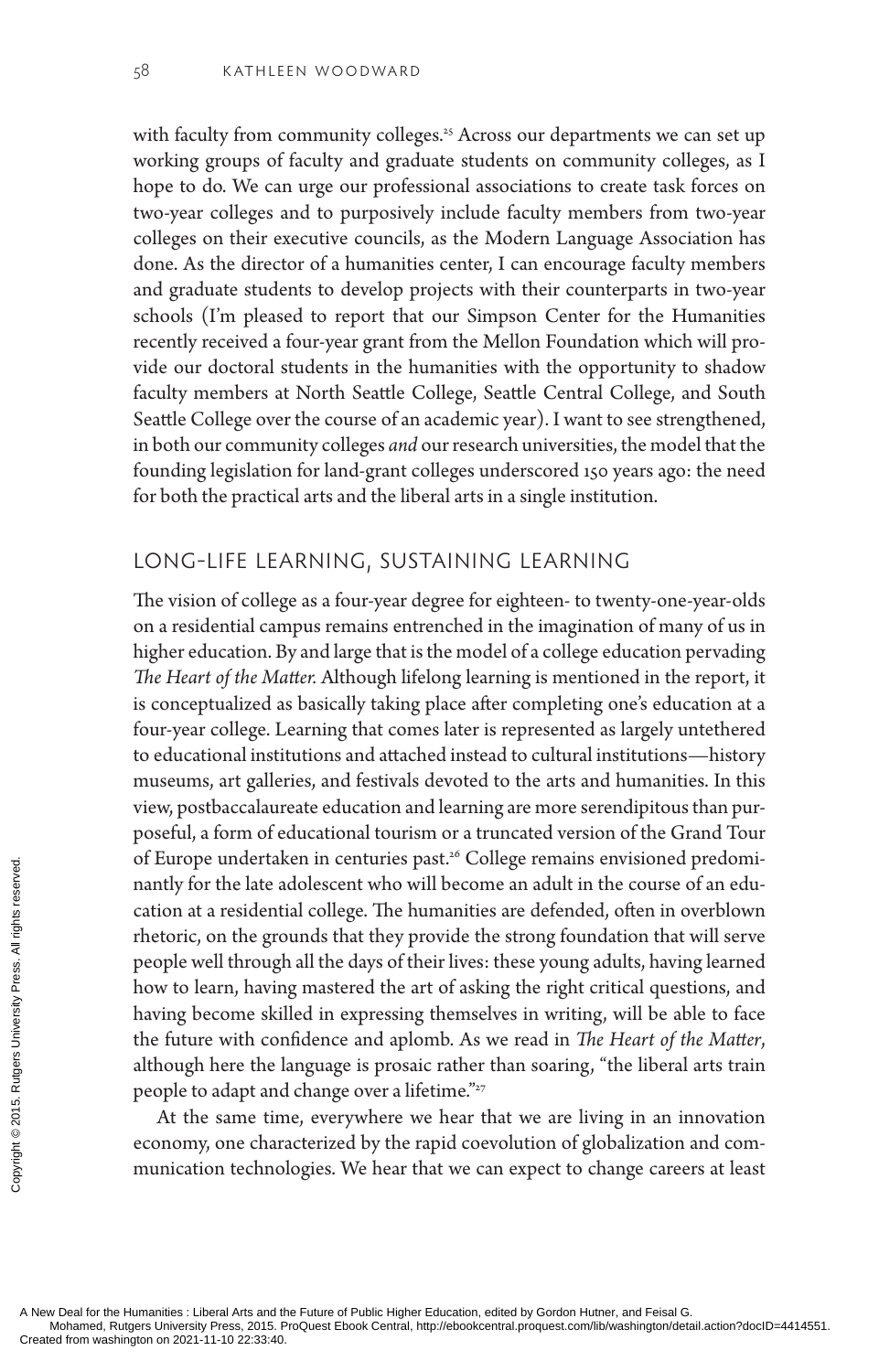five times, maybe more, over a lifetime, and, in point of fact, on average people in the United States change jobs every four years. Whole new fields and kinds of jobs—ones we could not have imagined—will be created in the future. It is undeniable that we will *all* have to acquire new skills. We will not be able to rely solely on having learned how to learn. We will all need some systematic way to gain knowledge of new and required competencies. The humanities will have much to contribute: in the process of ongoing and rapid change, new concepts and new histories will be needed. A prime example is the digital humanities: as faculty, we need to learn new skills (including, as an example, multi-modal composition, not just *writing*), so that we can teach with these new tools and deploy them in our research; we also need to understand the historical and epistemological dimensions of the digital revolution in communication, including scholarly communication, to name only two aspects of it. Education guided toward a goal—the liberal arts allied with the practical arts—will become increasingly more common, or at least more necessary, even more urgent, than it is now. Education should not and cannot be limited to one part of the life course. This is what I mean by *sustaining education.* We are all nontraditional students now.

Higher education is no longer confined to campus or to young adults. Today only some 15 percent of undergraduates attend a four-year college or university full-time and live on campus.<sup>28</sup> Higher education is being pursued by people of all ages, a practice that will certainly accelerate in the future, and in a wide variety of institutions, including corporate universities and online learning. Louis Soares, who works with the American Council on Education, calls attention to the fact that there are eighty million people aged twenty-five to sixty-four who lack postsecondary credentials and who want to attain them while balancing family and work with education. Soares calls these students posttraditional learners. (He should not have stopped at the age of sixty-four, however, since many people older than that want and need to work, and many of them need higher education too.)

In 2010, 6.1 million students were enrolled in at least one online course in the United States.<sup>29</sup> That seems an epoch ago, with public universities left and right since then creating more opportunities for online learning. Consider that the Georgia Institute of Technology, a public research university, announced in 2013 the development of an online master's degree in computer science that will be low cost and is expected to attain the scale of a massive open online course. Created in partnership with the for-profit Udacity, this degree launched in 2014. In the state of Washington, there are more than 900,000 adults who have attended college but not attained degrees. My own university is developing a series of online completion degrees for those who have begun college-level work; the first, a BA, is in Early Childhood and Family Studies and launched in the fall of 2013. To those who have not completed their four-year degrees we need to Experimentation to Implier education to Implier education to Implies the States.<sup>29</sup> The since then creating Georgia Institute of the development of the development of low cost and is experient of the state of Washing coll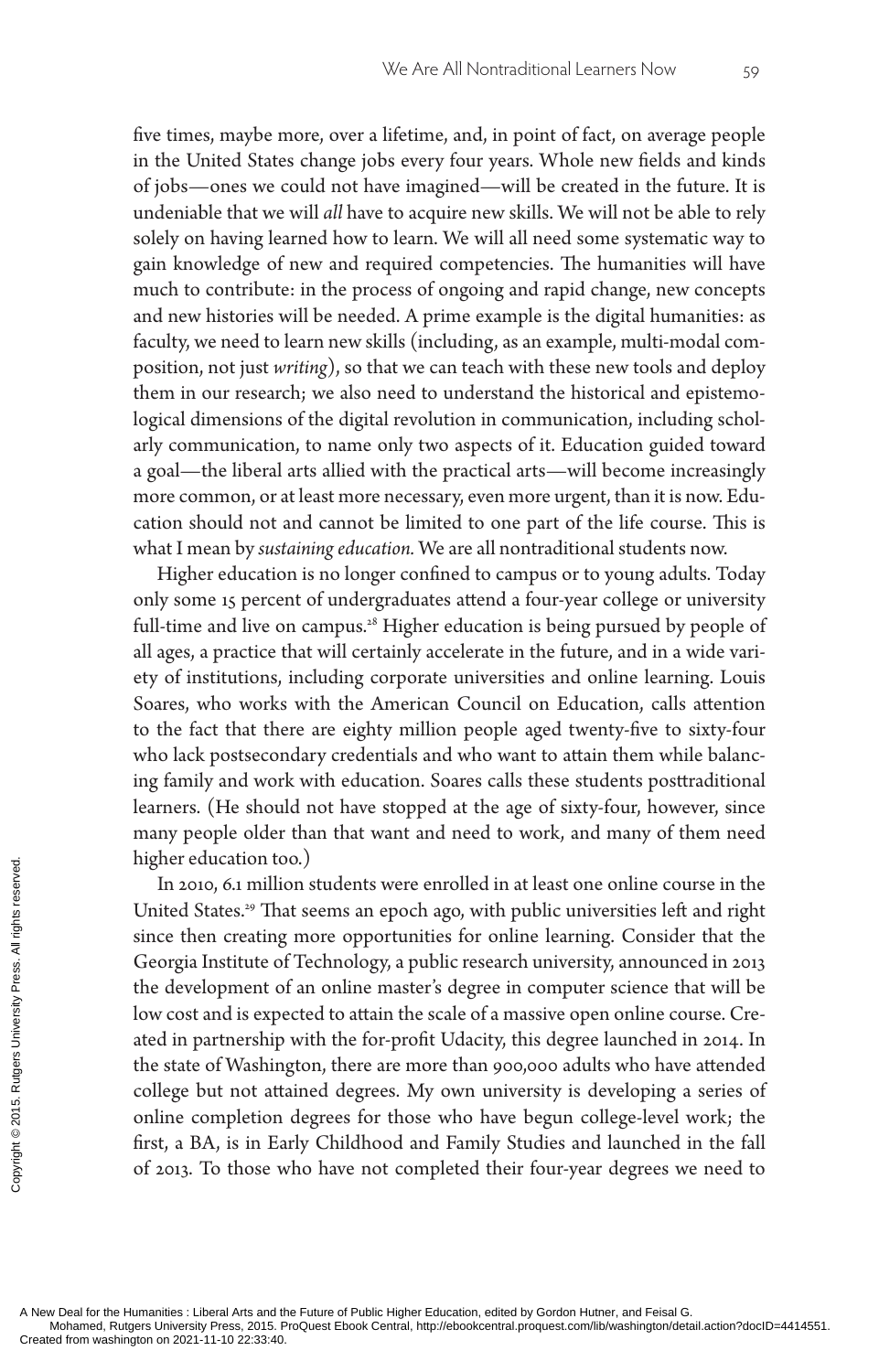consider those who have already been awarded their BAs and who wish to pursue more education. While interviewing three people recently for a fiscal administrative position at the Simpson Center, I was struck that two candidates were taking courses online; one had a BA, the other, three master's degrees from professional schools.

I've thus shifted the commonly accepted emphasis from *lifelong* learning to *long-life* learning to draw attention to the momentous difference that the increase in life expectancy over the course of the last 150 years has made. When the Morrill Act was passed in 1862, the average life expectancy for both men and women was forty-three years; in 2010, it was seventy-nine.<sup>30</sup> The transformation of higher education is occurring not just because of what we have come to call the digital revolution or because of globalization, but also because of the longevity revolution with the stunning demographic change it entails. The implications of this demographic change for the future of higher education require our close attention just as intently as do other dimensions of diversity, including racial, ethnic, and economic divides in the United States.<sup>31</sup> If the social script for major life events—graduating from high school, getting a college degree, marrying, having children, retiring—had a predictable sequence with chronologically defined points in the past, that is no longer the case. (Indeed, fewer people can afford to retire.) Everyone will need to learn new skills at different points. Mark Huddleston, the president of the University of New Hampshire, put it this way in testimony before the state Finance Committee: the "need for education and skill renewal," he said, is "constant and society-wide."32 In addition to new skills, we all need to learn new ways of thinking about matters that should matter to us all. For it is certain that participating as world citizens in societies of the future will require more education over our lifetimes as we confront a host of challenges, including climate change, the explosion of new biological knowledge that allows us to manipulate living systems, and social injustice writ large across the continents, to name just three.

Every college and university needs to invent new ways to model education across the life course. How can we in public research universities open our doors to older students both at the level of the bachelor's degree and beyond? Online education is one way. Beyond the BA degree available through online learning in Early Childhood and Family Studies at my university, we are also developing courses in an online completion degree program in the social sciences. I would in addition like to see public research universities develop more flexibility in on-campus programs and in hybrid digital/face-to-face programs at the undergraduate and graduate levels to accommodate people whose work and family lives need more supple educational structures: we need to consider weekend and summer programs as well as an expansion of evening degree programs. I would like to see collaboration between continuing education programs—an The past the past of the Humanities : Liberal Arts and the Mohamed, Rutgers University Press, 2015. P<br>Created from washington on 2021-11-10 22:33:40.<br>Created from washington on 2021-11-10 22:33:40.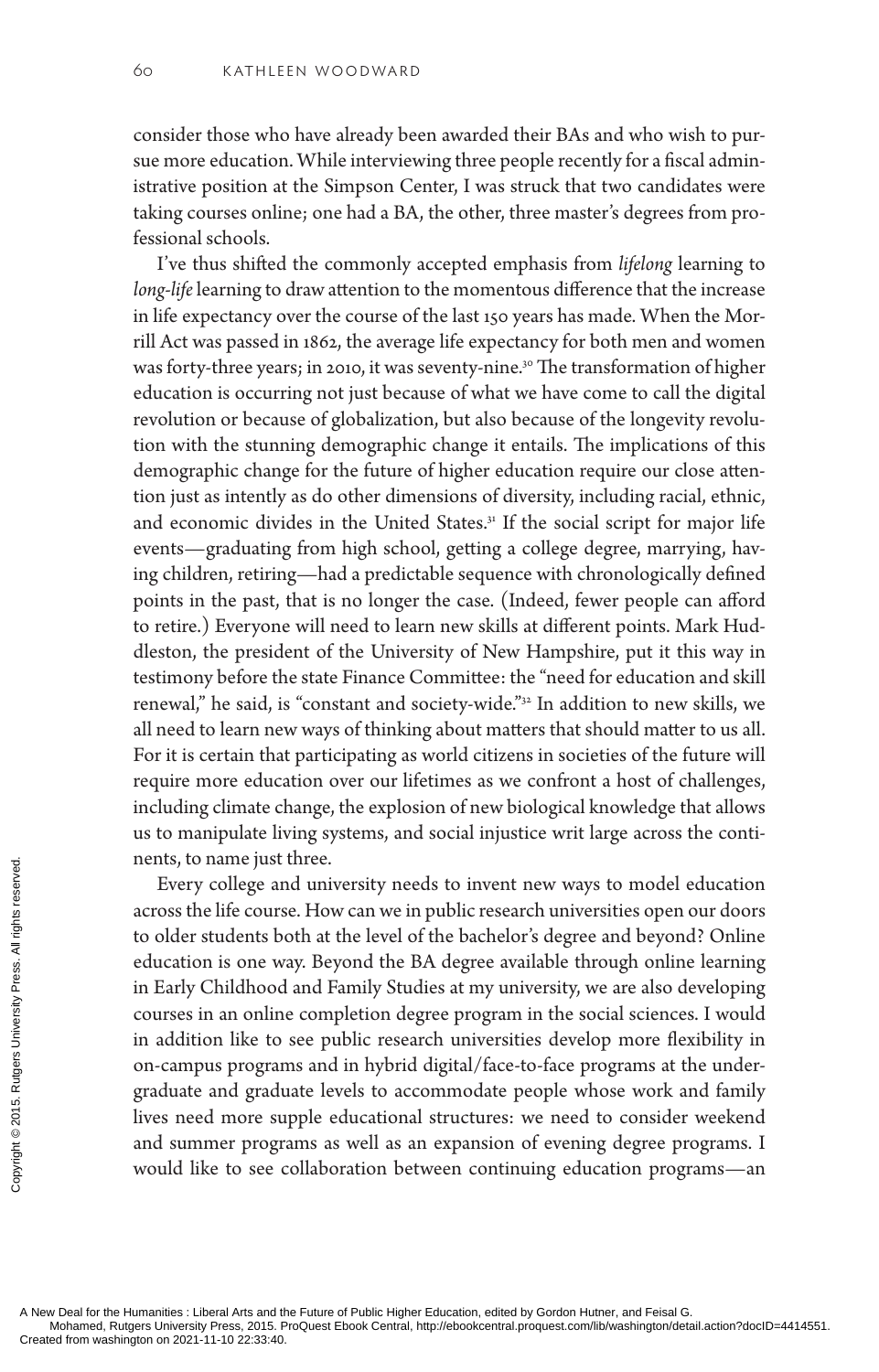honorable branch of universities that the professoriate often disregards and regular degree programs, with more certificates offered. Faculty from the humanities must play an active role in planning these curricular changes.

If those of us in public research universities don't make these changes, other institutions will be created and practices invented to offer what is needed.<sup>33</sup> A case in point is the new initiative entitled Open Badges, underwritten by the MacArthur Foundation. Its purpose is to spur new ways of accounting for—that is to say, certifying or credentialing—learning that is both academic and technical, but gained outside of the conventional curricula of higher-educational institutions. Partnering with the MacArthur Foundation are Mozilla, the free software community, and HASTAC, the international consortium devoted to learning in a digital age cofounded by humanities scholars and higher-education activists Cathy Davidson and David Theo Goldberg. While the label "badges" has struck some as lacking the gravitas required by higher education, it is a salutary concept. We must find ways to recognize the achievements in learning that take place outside our difficult-to-change public research universities.<sup>34</sup>

In general, what is needed is more articulation—and more formal articulation agreements—among different kinds of institutions of higher education, articulation similar to that envisioned by the president of the University of Chicago more than a hundred years ago, with more modular opportunities in addition to distinctly defined pathways (the opportunity to take a minor at a public research university without having to be enrolled in a major or graduating; the minor could be conceived as a certificate in such a case). In *College (Un)Bound: The Future of Higher Education and What It Means for Students*, Jeffrey Selingo makes a persuasive case for "unbundling" college offerings (as an analogy we may reference consumers who wish to unbundle the cable channels to which they subscribe). Just as imperative is more collaboration among similar institutions (joint doctoral programs in the humanities at research universities, for example). We accept with ease the importance of the interoperability of digital tools. They need to communicate with each other and work together to create assemblages that are informational and intellectual ecosystems. Similarly, we need interoperability in institutions of higher education; we need interfaces that work. Metropolitan transportation systems—busses and subway systems alike—have created transfer arrangements. University libraries have formed collaborative networks with regional institutions. We need to imagine what such interlocking and collaborative systems might look like across the large horizon that is higher education. But at present the relationships among institutions are largely unworkable for would-be students who want recombinant higher education. Students are like Alice in Wonderland attempting to play croquet with a flamingo, trying to transfer credits between one institution and another, or endeavoring to craft a major out of courses taken at different kinds of institutions—or even the same Example). We acceed<br>
tools. They need to<br>
assemblages that are<br>
interoperability in in<br>
Metropolitan transs<br>
created transfer arra<br>
collaborative system<br>
cation. But at prese<br>
able for would-be s<br>
are like Alice in We<br>
to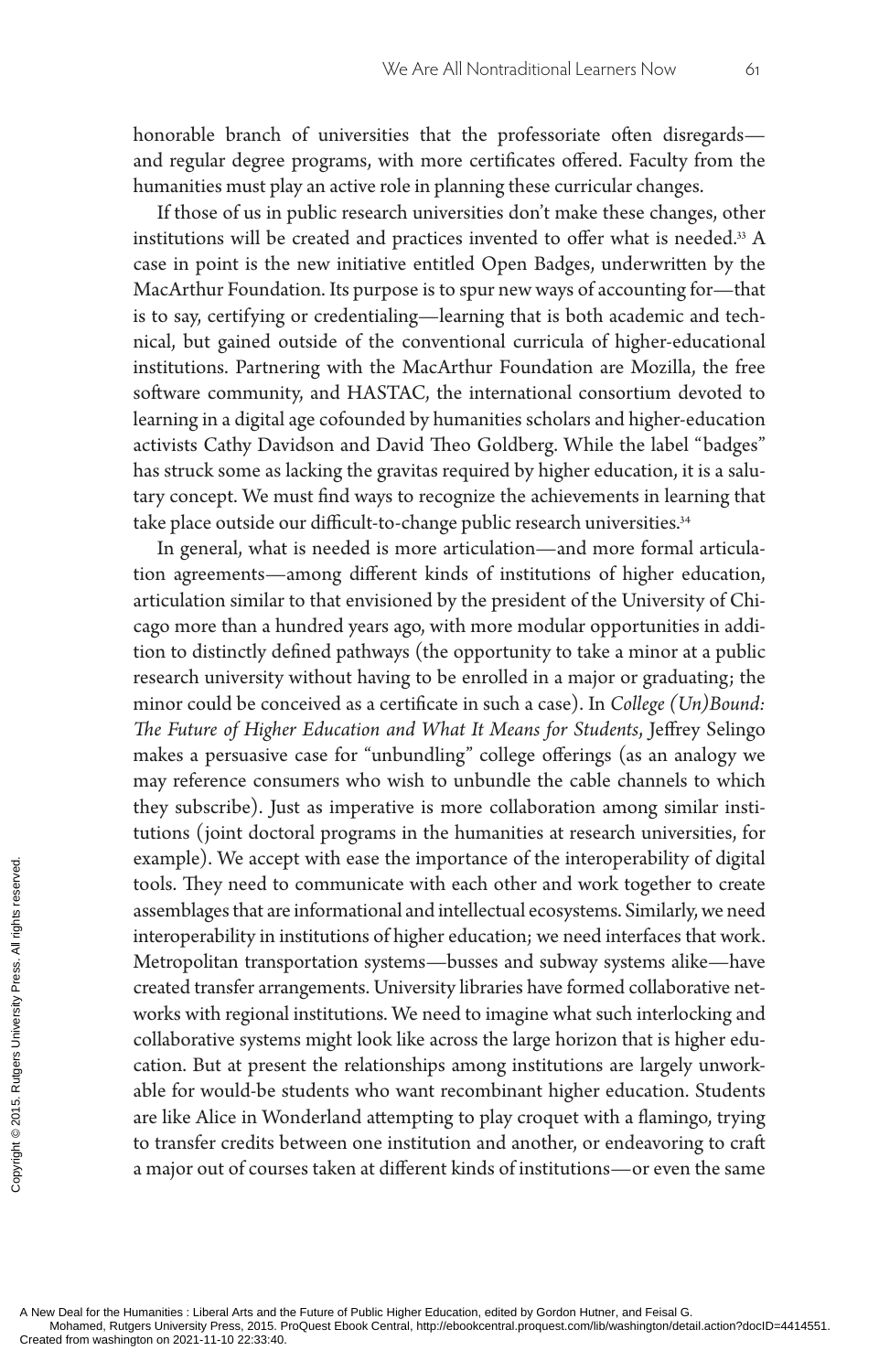institution. Taken together, our higher-educational institutions should be *mobi*lizing networks, not discrete entities.<sup>35</sup> Our public research universities must be accessible and affordable. They must also be adaptable. We have constructed elaborate organizations whose bureaucratic structures are largely byzantine. They must be simplified. And they must build bridges to other institutions.

## Public Policy, Problem-Solving Humanities, and Zones of Inquiry

I have written elsewhere about the future of the humanities, stressing our need as scholars in the humanities to reimagine our research and to find ways to take our scholarship public.<sup>36</sup> This is crucial: in the humanities, narrow specialization and professionalization are strangling us. Along with Bethany Nowviskie, who has a chapter in this volume, I recently participated in a series of workshops devoted to graduate education in the humanities sponsored by the University of Virginia's Scholarly Communication Institute; one of the capacities we fervently believe needs to be highlighted in doctoral education is collaboration ( John McGowan also stresses collaboration in his chapter in this volume on the medical humanities). If I have focused less in the previous pages on a new deal for the humanities than might have been expected, it is because I wanted first to step back and view the transformation of higher education across multiple institutions and in light of economic, demographic, and digital change. In the process, I've come to regard a four-year education at a residential college as a luxury. I've come to appreciate the innovations of community colleges.

Allow me to return again to the Morrill Act of 1862, which promoted, in its words, "the liberal and practical education of the industrial classes in the several pursuits and professions in life." How might we recast this in terms of the humanities for the twenty-first century? First, we must challenge the unbridgeable intellectual divide in the minds of many in public research universities, not only between universities and community colleges, but also *in* the university between the humanities and professional schools—medicine, law, engineering, nursing, social welfare, information, and agriculture, among them. The humanities need to be distributed across the university in terms of research and in terms of teaching. Second, following from the first, we need to embrace the idea of applied humanities. Many who passionately defend the study of the humanities in higher education do so by divorcing what is represented as the learning of lowly skills from an education in the loftier intellectual capacities critical to a flourishing democracy, a divorce I find impoverishing. This is how Geoffrey Harpham puts it in an essay that largely turns on the importance of research in the humanities: "The humanities anchor liberal education, the goal of which is not the acquisition of a skill or a set of facts, but rather the fostering of the The intellectual div<br>
only between university<br>
only between the human<br>
nursing, social welf<br>
ties need to be distr<br>
of teaching. Second<br>
applied humanities<br>
ties in higher educe<br>
of lowly skills from<br>
a flourishing demo<br>
H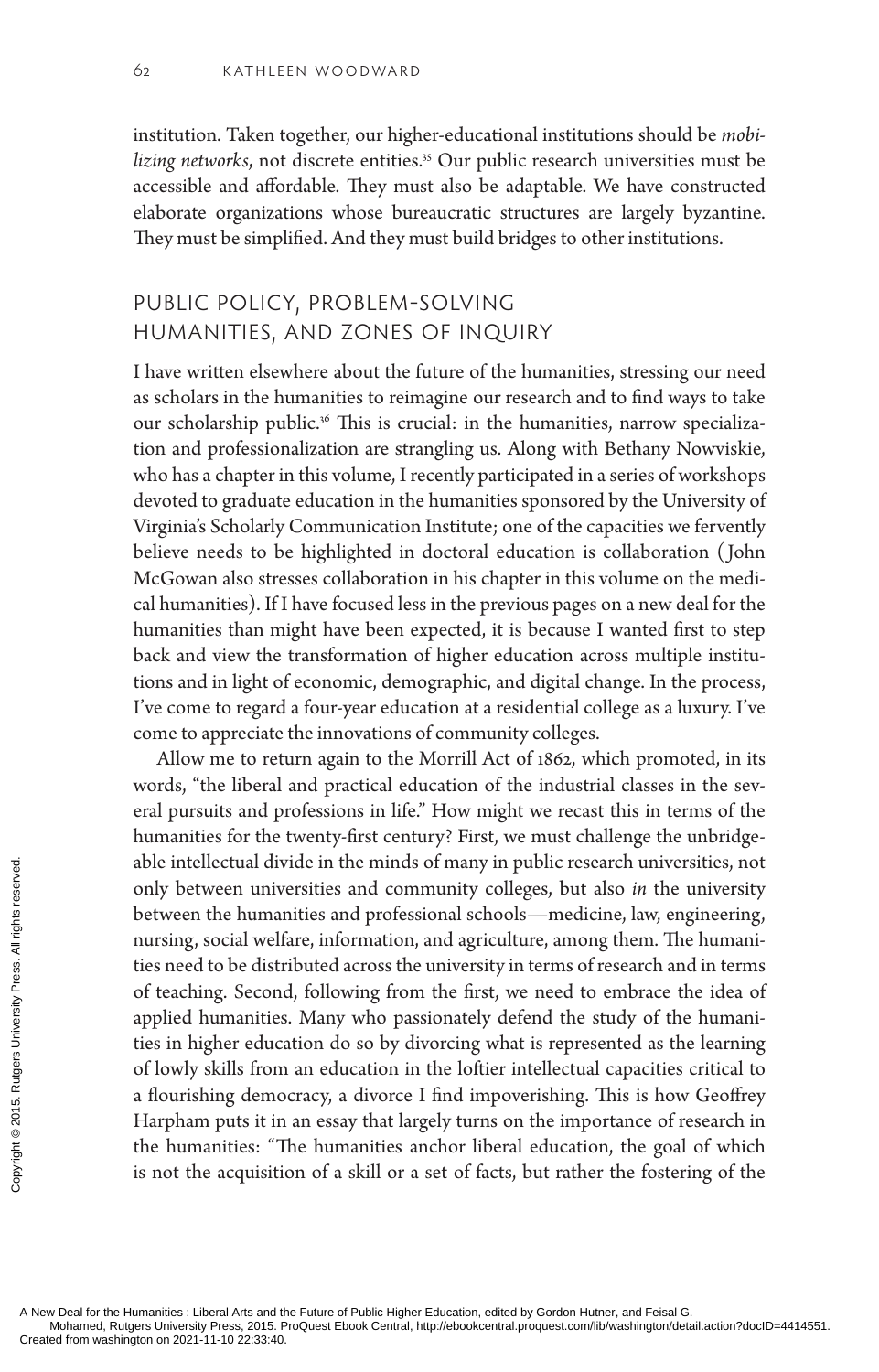experience of intellectual and evaluative freedom that can support the formation of a democratic citizenry capable of self-directed innovation and adaptation."37 While I understand the case that Harpham is making, to my mind this suggests, in practice, a misguided disparagement of professional schools and of the work that faculty and graduate students in the humanities and professional schools can do together. The acquisition of skills should be honored. I can still remember Stanley Chodorow, then provost at the University of Pennsylvania, at an annual meeting of ACLS some fifteen years ago recommending that people in the humanities engage the professions, with the potential that such collaboration might "draw us into intellectual work that will have wide influence in society."38 Some followed his lead; law and literature flourished for some years. But by and large, his call was ignored. I agreed with him then and I do now.

As I have been stressing, as members of public research universities, we need to underscore the word *public* in terms of access; that includes people of minimal economic means, people beyond the age of the "traditional" student, and people who require flexibility in terms of time (and of course, these can be one and the same). Another key way of thinking of the humanities in *public* research universities is in terms of *public policy.* We can model the combination of the liberal and the practical arts that was crucial to the founding of our land-grant universities by creating interdisciplinary *zones of inquiry*—this is Mark Taylor's excellent term—around issues of *public policy*, broadly construed. These zones of inquiry would include faculty members from the humanities and across the liberal arts as well as the professions.<sup>39</sup> I am imagining these zones of inquiry as short-lived curricula—five to ten years, renewable, with mini-modules open to many; they would complement rather than substitute for majors at the undergraduate level (although enrollment in these zones in the humanities and social sciences might outstrip enrollment in disciplinary majors); certificates could be offered at the graduate level.40 Devoted to matters of policy ranging from national security and human rights to health and illness, and climate change around the globe, to name a few prominent areas, these zones would be oriented toward change and the future, meeting students where they are; study—and practice as appropriate would be grounded in the present with an inflection toward the future and with a goal of inspiring a turn to the past, affording historical understanding. These zones of inquiry would focus on urgent problems and bring faculty together who do not normally collaborate. The state of the Humanities : Liberal Arts and the Mohamed, Rutgers University Press, 2015. P<br>Created from washington on 2021-11-10 22:33:40.<br>Created from washington on 2021-11-10 22:33:40.<br>Created from washington on 2021-

Many of us have refused to embrace the language of problem-solving as one of the roles of the humanities, declaring, almost self-righteously, that in the humanities we raise questions instead and insisting that many dimensions of the human condition are not in fact problems that can be solved. We should no longer shrink from the language of problem-solving. Today's public research university is characterized by an ethos of interdisciplinarity and a commitment to address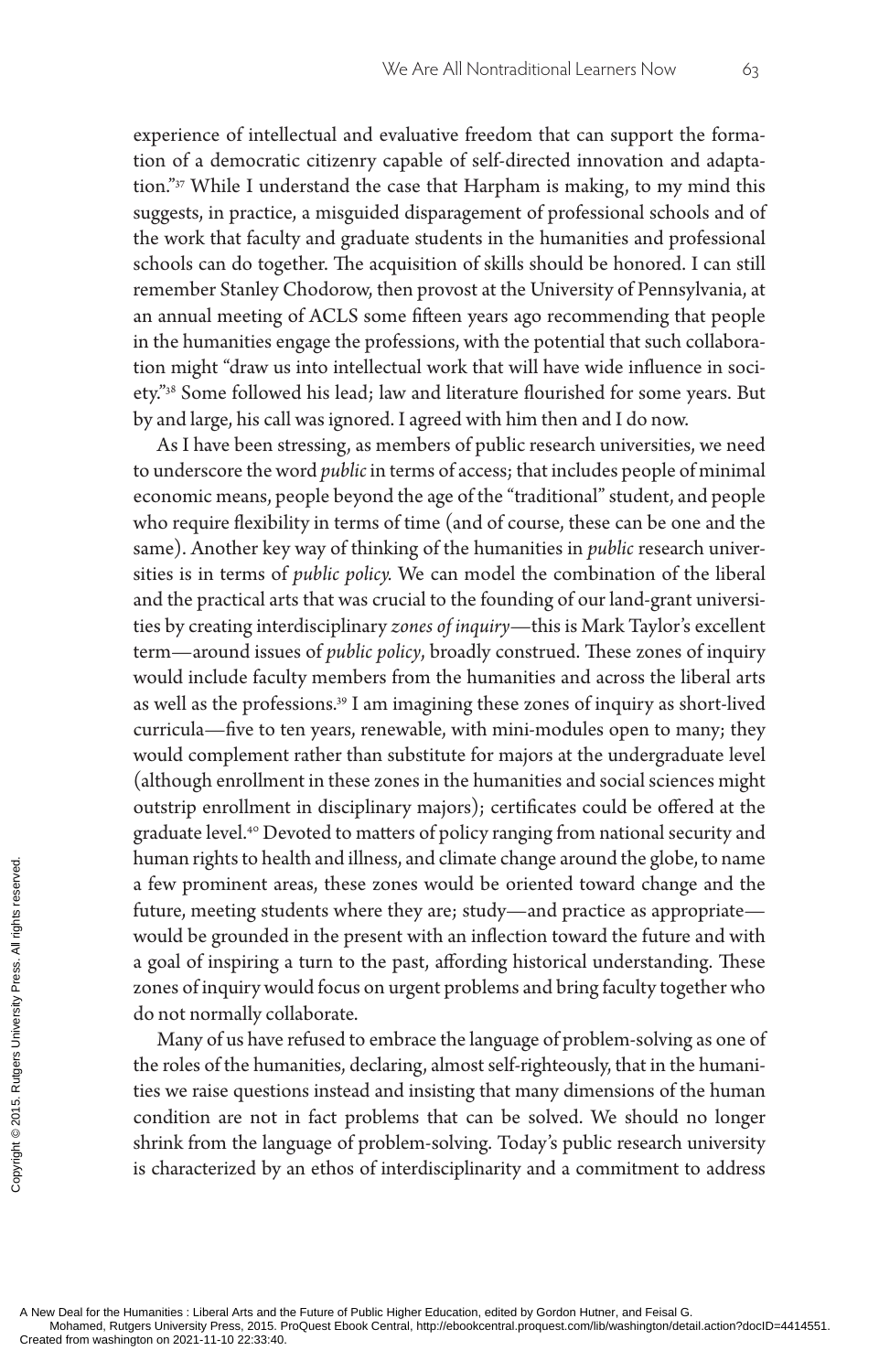the pressing problems of our world—locally, regionally, nationally, globally—as well as a commitment to undertake basic research. We should embrace the commitment to address the pressing problems of our world. They are urgent and we should not be daunted by the charge of presentism from people in the humanities, especially since providing historical framing would no doubt be one of our essential contributions. For as scholars, thinkers, and teachers in the humanities, our role is to provide telling contexts and illuminating examples, to create large frames and to look closely at individual cases, and to create spaces for thought and occasions for feeling that are intertwined. I offer two examples of potential zones of inquiry.

First and briefly, "risk," which is a mega-keyword in contemporary culture. Imagine a zone of inquiry on the risk society, with modules devoted to the financialization of everyday life and the history of the derivative; the implicit values embedded in statistical thinking and the quantified self; scenarios and accounts of catastrophe, including narratives of illness at the level of the individual and on the scale of global pandemics; comparative histories of accounting and of economic theory about the regulation of markets; affect and risk (I have coined the term "statistical panic"); and, importantly, alternatives to the all-pervasive discourse of risks and benefits.<sup>41</sup>

Second, at more length, consider climate change as a zone of inquiry. Climate change requires decisive, strong, and proactive public policies extending from the microlevel to the global scale. Research universities are uniquely equipped to address climate change and other complex issues of public policy because of the breadth and depth of their faculty, including faculty in the arts and literature, religious studies, philosophy, and geography, as well as economics and the sciences. And history.

In fact it is an historian in the United States—Dipesh Chakrabarty—who has provided the inspiration for many in the academy to turn their attention to climate change.42 He was well known for his work in postcolonial and subaltern studies; climate change was a new departure for him. Chakrabarty has been in conversation with scientists, policy makers, and engineers. He has read the work of paleontologists and reports issued from the United Nations on development and the planet. He has thought deeply about what is called the "climate justice" position (abbreviated as the West versus the Rest). He understands the terrible irony by which the economic developments of the last two hundred and fifty years, a period that also witnessed the Enlightenment and struggles for democracy around the world, unintentionally caused the phenomenon of global warming. For Chakrabarty, global warming is the shadow that falls on the promise of civilization and its performance over the last two and a half centuries. For him, given human agency at the center of the environmental crisis, the distinction between natural history and human history has collapsed. It is a momentous paradigm change. Criange. The was wordinate change was<br>
dimate change was<br>
tion with scientists,<br>
ontologists and repo<br>
planet. He has thou<br>
(abbreviated as the<br>
which the economic<br>
that also witnessed<br>
world, unintentiona<br>
arty, global wa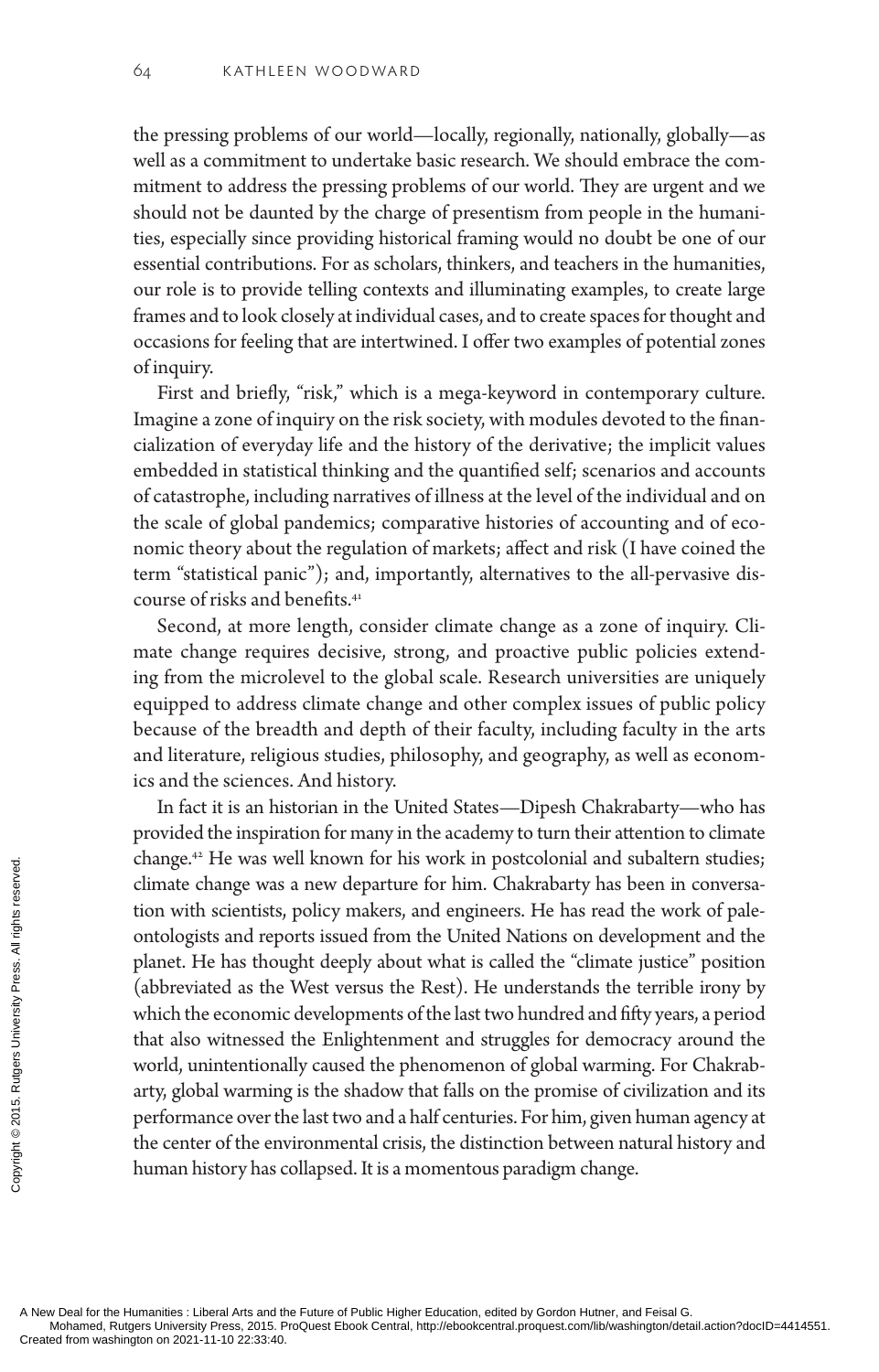As Chakrabarty has argued, making a convincing case for public policy related to climate change is undermined by a failure of the human imagination—both collective and individual—to comprehend simultaneously three vastly different scales of time: geological time on the scale of thousands of years, historical time on the scale of two hundred and fifty years, and the embodied time of the individual, limited as it seems to be to several generations. Thus one of the pressing questions is: how do we bring into the fold of our imagination a future that is so distant with generation upon generation upon generation threatened by our past actions and by what we will do in the near future? How can we imagine what we seem constitutionally as human beings not to be able to envision? How can we come to care, to feel forcefully and not just cognitively, that humans—*we*—are making a decisive, not to say catastrophic, difference of geological proportions—and do something about it? This is work for the humanities: to create occasions for feeling as well as to create spaces for thought.

Many of the humanities centers at colleges and universities around the world are contributing to the study of climate change under the aegis of the Anthropocene. Through groups of fellows, visiting speaker series, conferences, workshops, and websites, they are demonstrating the vital contributions the humanities can make. But generally speaking, such programs of collaboration and creativity last only for a year. A major step would be to create interdisciplinary zones of inquiry that sustain teaching and research over longer periods in areas of public policy. The Consortium of Humanities Centers and Institutes (CHCI), an international organization of some two hundred humanities centers around the world, is experimenting with such a model. Its annual conference in 2012, organized by Debjani Ganguly, director of the Humanities Research Centre at the Australian National University, was on the subject of the Anthropocene. With funding from the Mellon Foundation, the CHCI is supporting a global network of "observatories" (I like this imaginative term)—each of them a zone of inquiry uniting institutions of higher education in a geographical region—with all the participants collaborating under the rubric of Humanities for the Environment. The three observatories are located in Australia, Europe, and North America (the latter is further articulated into three regional clusters—the Southeast, West, and Northeast). To cite an example of the work in progress: the theme of the Observatory in Australia is "Caring for Country," with a focus on the humanistic tradition of an indigenous ethic in relation to the land from 1768 to 2012 and a reimagining of nature in the Australia-Pacific region. Experiment to the Humanities : Liberal Arts and the Mohamed, Rutgers University Press, 2015. P<br>Created from washington on 2021-11-10 22:33:40.<br>Created from washington on 2021-11-10 22:33:40.<br>Created from washington on 2021

The biologist Rafe Sagarin has written in his remarkable book *Learning from the Octopus* that adaptation emerges from leaving one's comfort zone.43 Let's create zones of inquiry in our public research universities—they would require us to leave comfort zones that have in fact grown dispiriting—and join others in collaborating on matters of urgent concern: policies for publics. This would be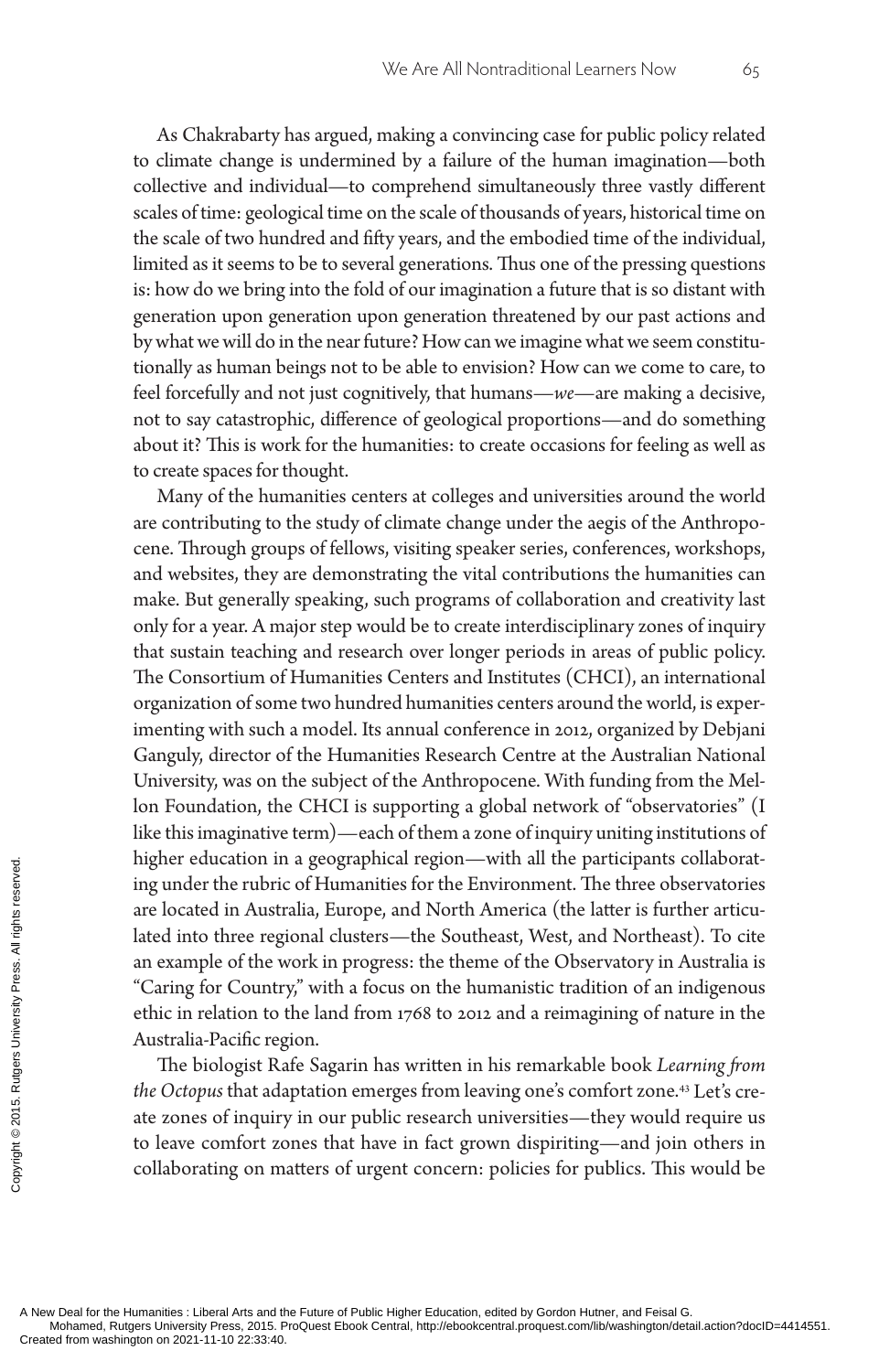to take up Grand Challenges, as *The Heart of the Matter* explicitly urges to do. In analogy to Big Science, this would be Big Humanities. It would also be Practical Humanities. And Public Humanities. Humanities for the Public.

#### In Conclusion

We are in the midst of a tectonic upheaval in higher education, facing a future in which the constellation of educational institutions will be radically transformed—online learning is becoming a decisive part of the mix—as well as a profound shift in the populations who will both want and require education.<sup>44</sup> What that future will look like, and who will share in it, depends in great part on what we do. There are encouraging signs—ideas and actions—regarding change. Here are two of them. First, Todd Presner has recently suggested—it is both an inventive and a practical idea—that we expand the time frame for what I have been calling a zone of inquiry. Under the unforgettable term "the twentyyear dissertation," he proposes that universities establish large-scale, multi-, and interdisciplinary research programs in the humanities to which we would commit ourselves for a period of time—say, twenty years.45 Doctoral students would be admitted into these programs and their doctoral research would constitute a contribution to this area of study; over a period of twenty years would emerge a robust body of interconnected research. One of Presner's prime examples is critical inquiry related to the era of the Anthropocene—in shorthand, climate change. Second, a new alliance in higher education has recently been created to establish pathways for honors students in community colleges—the program is called American Honors—to four-year colleges and universities, both public and private, with twenty-seven colleges and universities across the country participating, including Amherst College, Stanford University, Smith College, Whittier College, George Mason University, and the University of Puget Sound; the program was founded by Quad Learning, a for-profit company. I expect more colleges and universities will join; I hope to see more public research universities in the mix.

Public research universities—these institutions were established for the education of members of the *public* and to undertake research for the *public good* have a special obligation to serve their communities and to take the lead in higher education. I understand the mission of our public research universities to be the promotion of "the general welfare," to echo the words of the preamble to the US Constitution. I take pride in the mission of public research universities to create social and cultural goods, not just benefits for individuals, and to serve our communities which today stretch from the local and regional to the whole earth. Unfortunately, today a university education is regarded by many Americans predominantly as a private benefit and as an investment on the part of individuals. The program was higher and the program was higher and the versities in the mix.<br>
Public research to cation of members<br>
have a special obligated<br>
ducation. I unders promotion of "the g<br>
Constitution. I take<br>
ate social and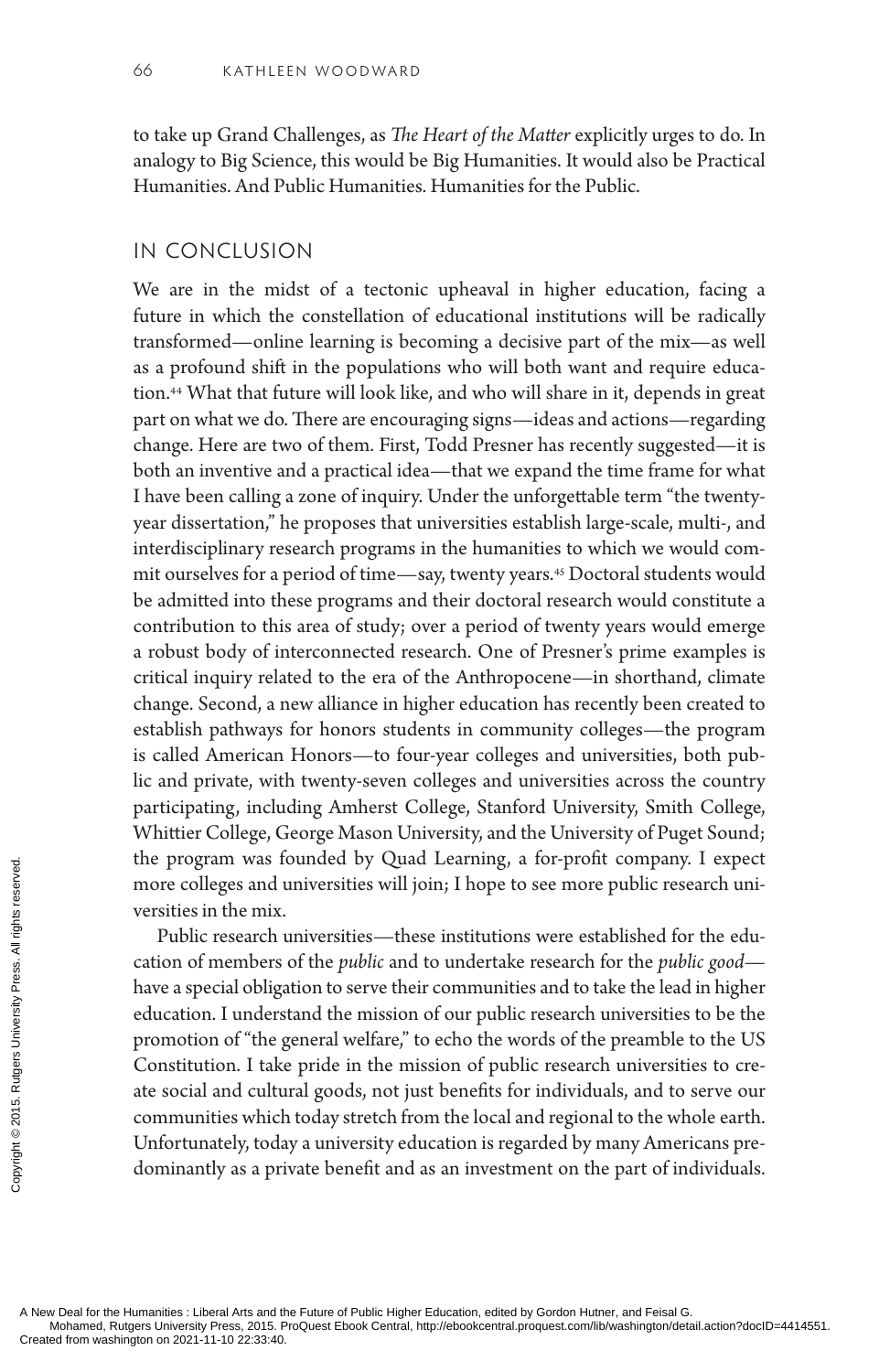We need to reclaim our mission and transform ourselves in the process, embracing the liberal arts *and* the practical arts and creating a true *system* of higher education, with institutions articulated each to the other across scales—local, regional, national, global. We need to foster change that is clear-sighted, deliberative, and progressive. We need a new deal first and foremost for the *idea* of the public good and we need to put it into practice: this would be a public policy *for* the humanities.

#### **NOTES**

**1.** I am grateful to Gordon Hutner and Feisal Mohamed for their invitation to the stimulating September 2013 conference on the liberal arts, the humanities, and the future of public higher education that they organized at the University of Illinois, as well as for their discerning comments on my essay, which emerged from it.

**2.** Michael Bérubé and James F. English have shown that the narrative is flawed, based on the selection of the years examined and the data available, but the narrative of decline just keeps getting repeated and repeated; see Bérubé, "The Humanities, Declining? Not According to the Numbers," *Chronicle of Higher Education*, July 1, 2013, available at http://chronicle.com; and English, "Who Says English Is a Dying Discipline?," *Chronicle of Higher Education*, September 17, 2012, available at http://chronicle.com.

**3.** Actually, not all land-grant universities are public, with Cornell University and the Massachusetts Institute of Technology being prime examples. And, surprising to me, one university I assumed was a land-grant university is not: the University of Washington.

**4.** At the Symposium on the University Presidency held at the Ohio State University on August 30, 2013, the two university presidents who responded to the question of whether the mission of land-grant universities remained relevant today—Elson Floyd (Washington State University) and Teresa Sullivan (University of Virginia)—answered yes, with the language of engagement. Available at http://trustees.osu.edu/presidentialsearch/ symposium-on-the-university-presidency.html.

**5.** A longer excerpt from the Morrill Act of 1862 reads: "the leading object shall be, without excluding other scientific and classical studies, and including military tactics, to teach such branches of learning as are related to agriculture and the mechanic arts, in such manner as the legislatures of the States may respectively prescribe, in order to promote the liberal and practical education of the industrial classes in the several pursuits and professions in life." See a transcript of the law at http://ourdocuments.gov/doc.php?flash=true&doc=33&page=transcript.

**6.** In 1994 the Equity in Education Land-Grant Status Act was passed, providing thirty-three tribal colleges for Native Americans land-grant status; interestingly, these tribal colleges comprise a mix of higher education institutions, including four-year colleges and community colleges as well as institutions that offer graduate-level programs and courses.

**7.** This figure is cited in Robert Zemsky, *A Checklist for Change: Making American Higher Education a Sustainable Enterprise* (New Brunswick: Rutgers University Press, 2013), 204. The figure is cited as 45% in an October piece in the *New York Times*, the first in a three-part series on community colleges. See Ginia Bellafante, "Community College Students Face a Very Long Road to Graduation," *New York Times*, October 3, 2014, available at http://www.nytimes.com. **8.** I am echoing Bill Readings's influential book *The University in Ruins*, although I confess when I reread it I was surprised by the degree to which he set the humanities, with its Created from washington on 2021-11-10 22:33:40.<br>
Created from washington on 2021-11-10 22:33:40.<br>
Created from washington on 2021-11-10 22:33:40.<br>
Created from washington on 2021-11-10 22:33:40.<br>
Created from washington o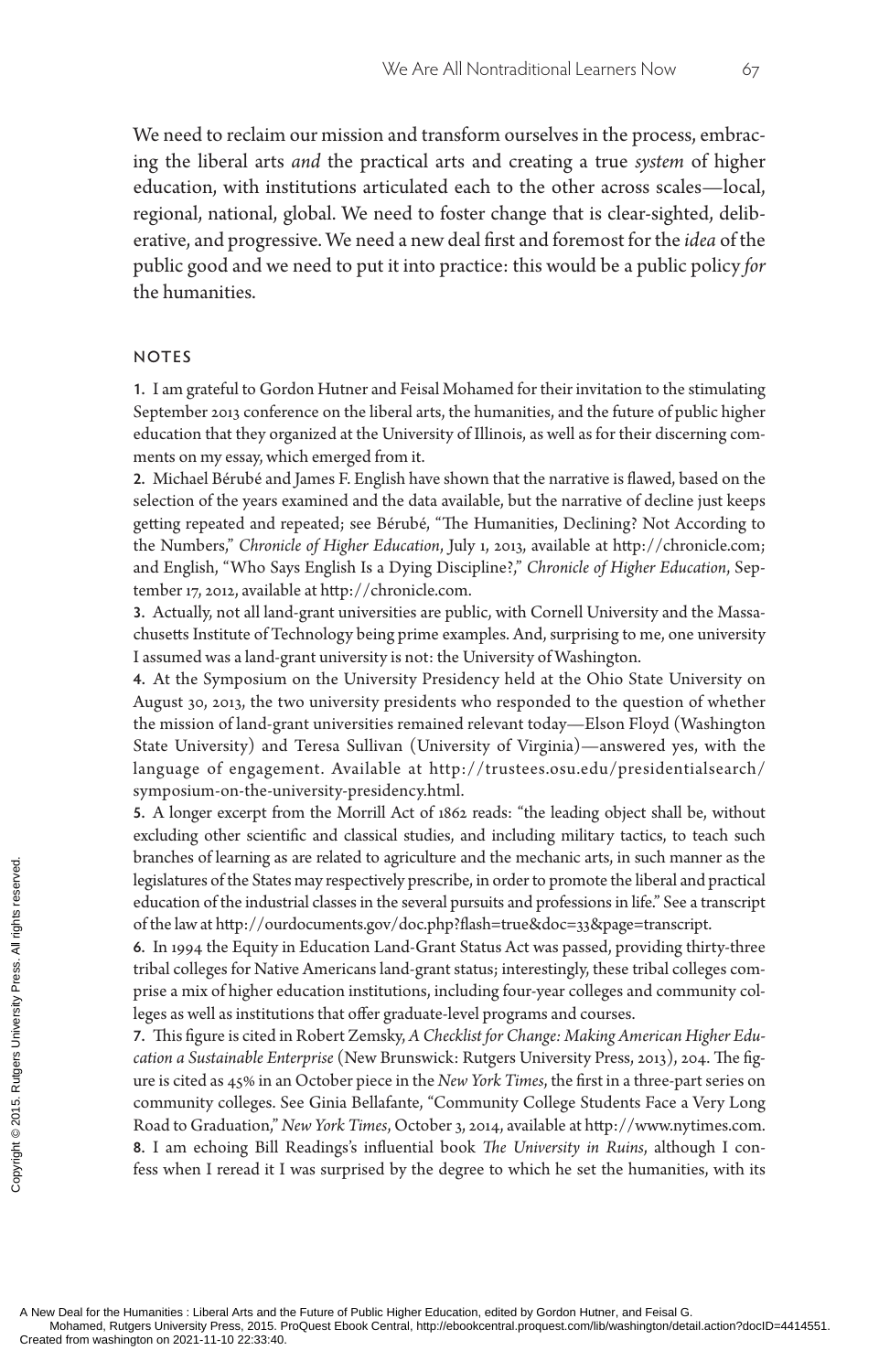traditions of thought, in opposition to and virtually in alienation from other educational pursuits in universities. See Readings, *The University in Ruins* (Cambridge, MA: Harvard University Press, 1996); see also Chris Lorenz, "If You're So Smart, Why Are You under Surveillance? Universities, Neoliberalism, and New Public Management," *Critical Inquiry* 38.3 (Spring 2012): 599–629.

**9.** This figure is cited in Jeffrey Selingo, *College (Un)Bound: The Future of Higher Education and What It Means for Students* (Boston: Houghton Mifflin Harcourt, 2013), ix.

**10.** There are welcome efforts to create pathways between two-year institutions and public research universities. Launched in the fall of 2013, the Pathways initiative at the City University of New York is one, notable in addition for the controversy it engendered over faculty governance in relation to curricular matters. The Interstate Passport Initiative, which involves sixteen institutions ranging from two-year colleges to public research universities in four states (Hawaii, North Dakota, Oregon, and Utah) is another, ambitious in its articulation of collaboration among states with students transferring *competencies*, not *credits.*

**11.** This figure is cited in *Bridging the Higher Education Divide: Strengthening Community Colleges and Restoring the American Dream*, Century Foundation Task Force on Preventing Community Colleges from Becoming Separate and Unequal (Century Foundation, 2013), 3.

**12.** *New York Times*, August 6, 2013, available at http://www.nytimes.com.

**13.** "Resurrecting California's Public Universities," Editorial, *New York Times*, March 30, 2013, available at http://www.nytimes.com.

**14.** Christopher Newfield notes, for example, "The most important trend in the last thirty years has been the growing inequality between private and public universities"; he does, however, mention community colleges as part of the higher educational mix, observing that they "are about basic employability, but not about social mobility"; referencing the knowledge economy, he coins the term "cognitariat" in analogy with the proletariat. See Christopher Newfield, "The Structure and Silence of Cognitariat," *Edufactory WebJournal* ( January 2010): 15, available at http://www.edu-factory.org/edu15/webjournal/n0/Newfield.pdf.

**15.** Wendy Brown, "The End of Educated Democracy," special issue on "The Humanities and the Crisis of the Public University," *Representations* 116.1 (Fall 2011): 19–41.

**16.** See ibid., 23, 26, and 31. The American Association of Community Colleges reported in September 2014 that in 2012 as many associate degrees were awarded in the liberal arts and sciences, with graduates intending to transfer to a four-year college, as in the health professions and business, marketing, and management. See "What Are Students Majoring In?" *DataPoints*, American Association of Community Colleges (September 2014), available at http://www.aacc.nche.edu. Colleen Lye, Christopher Newfield, and James Vernon stress that higher education should be seen as a civil right and that "systemic solutions" need to be found "across all tiers of public higher education" and common cause needs to be made with K–12; see their "Humanists and the Public University," Intr. to special issue on "The Humanities and the Crisis of the Public University," *Representations* 116.1 (Fall 2011): 1–18. For a discussion of community colleges as part of the California Master Plan for Higher Education, see Bob Meister, "Debt and Taxes: Can the Financial Industry Save Public Universities?" *Representations* 116.1 (Fall 2011): 128–155. Contained from washington on 2021-11-10 22:33:40.<br>
Created from washington on 2021-11-10 22:33:40.<br>
Created from washington on 2021-11-10 22:33:40.<br>
Created from washington on 2021-11-10 22:33:40.<br>
Created from washington

**17.** Commission on the Humanities and Social Sciences, *The Heart of the Matter: The Humanities and Social Sciences for a Vibrant, Competitive, and Secure Nation* (American Academy of Arts and Sciences, 2013), 13, available at https://www.amacad.org/default.aspx.

**18.** See http://seattlecolleges.com/DISTRICT/catalog/printcatalogs.aspx, 5.

**19.** For-profit institutions of higher education are also part of the mix, with their enrollments increasing as students transfer down. Meister examines the higher educational system in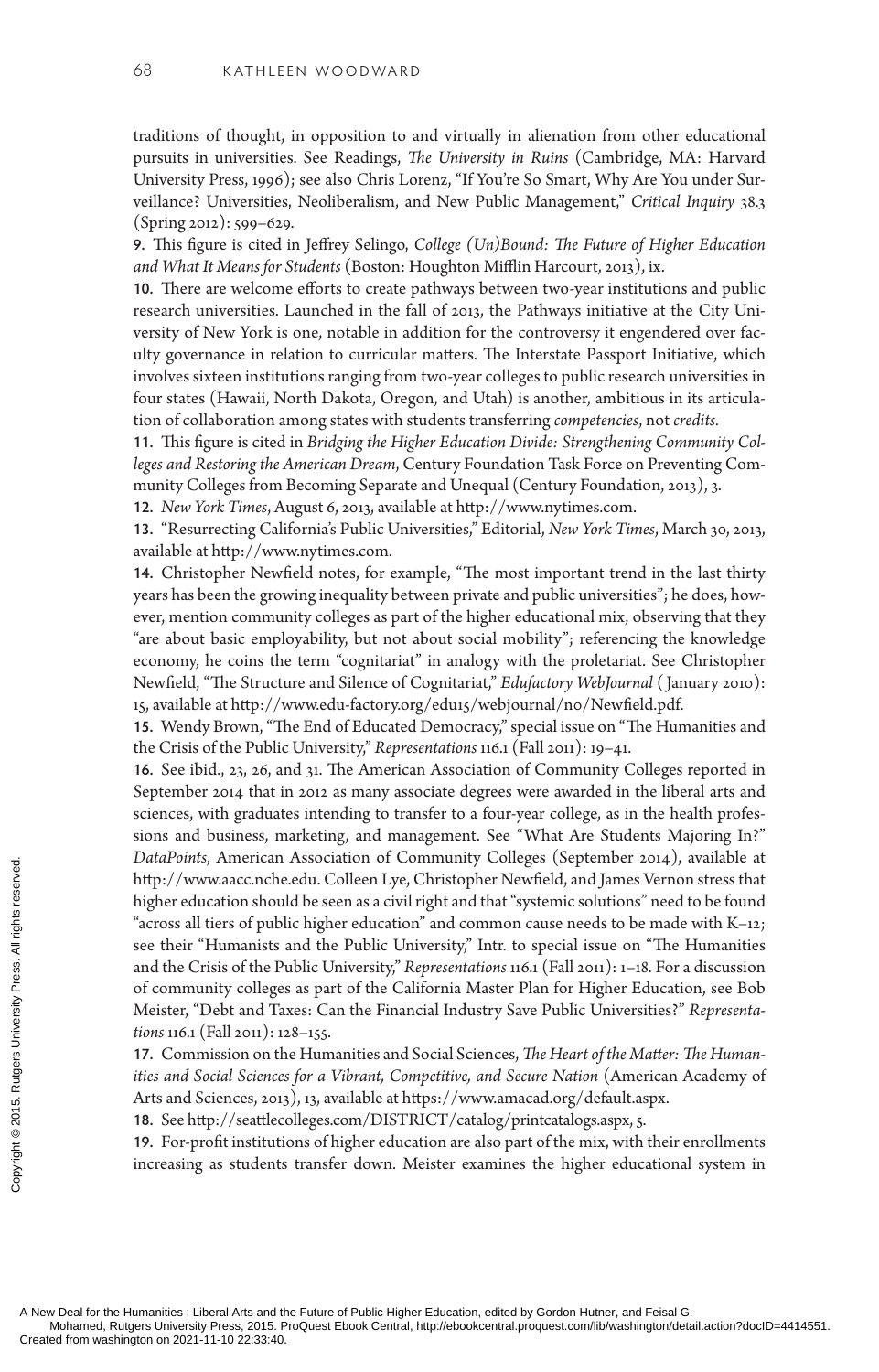California, where an increase in tuition at the University of California campuses results in a relay of transfers, with students ultimately transferring from community colleges to for-profit institutions; students from minority populations are disproportionally part of that relay.

**20.** See Rob Jenkins, "So Long, 'Community Colleges'?" *Chronicle of Higher Education*, September 29, 2011, available at http://chronicle.com. Located just east of Seattle, Bellevue College, formerly called Bellevue Community College (it changed its name in 2009), offers eight BAs.

**21.** Consider the example of Stanford University, which recently reconfigured its introductory undergraduate courses in response to the perceived crisis in the humanities and in the conviction that it is crucial to emphasize skills and competencies in the broadest sense, including the appraisal of problems and thus capacities for (re)framing problems and solving problems. In the past, Stanford had general education requirements based on sampling disciplines; the new requirements—Ways of Thinking/Ways of Doing—are based on eight capacities: aesthetic and interpretive inquiry, social inquiry, scientific method and analysis, formal reasoning, applied quantitative reasoning, engaging diversity, ethical reasoning, and creative expression.

**22.** The Survey of Earned Doctorates, released in 2014 with the figures for 2012, reported the time to degree (from start to completion) for all disciplines in the humanities at 9.0 years. While there are many reasons that can be cited for such a lengthy time to degree (among them, research in archives in other countries, the mastering of uncommonly taught languages, the necessity of working part-time), 9.0 years is simply too long given the many costs (personal, social, economic, institutional) involved. See the *Report of the MLA Task Force on Doctoral Study in Modern Language and Literature* (New York: Modern Language Association, 2014), 3–4, available at http://www.mla.org.

**23.** Allow me to refer to the experience of Brian Gutierrez, a doctoral candidate in English at the University of Washington who for the past several years has taught courses (predominantly composition courses) at North Seattle College. Recently asked to give a lecture at North Seattle College on how what he teaches is related to his research for his dissertation, he framed his remarks in relation to digital humanities and critical pedagogy. His experience reveals that intensive research is valued at this institution—in great part as a way of showing students the larger horizon of higher education.

**24.** I was a member of this Task Force, which, in addition to advocating for shortening time to the doctoral degree to five years, also recommends that we identify paths to careers in addition to college and university teaching and develop ways for our students to acquire digital literacies for the twenty-first century. Perhaps the most important recommendation is that our doctoral programs expand the spectrum of possible forms of the culminating research project, commonly called the dissertation, beyond the proto-print book. See *Report of the MLA Task Force on Doctoral Study*.

**25.** If I were in the Department of History at the University of Washington I would want to introduce our doctoral students to Amy Kinsel, a tenured-faculty member at nearby Shoreline Community College who holds a doctorate in history from Cornell University. I quote from an e-mail she sent to the University of Washington's AAUP listserv on May 8, 2014 on the subject of "College, the Great Unequalizer," referring to a story in the *New York Times*: ". . . teaching at a community college can be extraordinarily rewarding. Students choose to attend community colleges for a number of reasons, but my observation is that the most significant of these are that they are not academically or emotionally prepared to enter a four-year institution, that their personal and work lives are too complicated for them to enroll anywhere as full-time students, or they do not have the financial resources or financial stability to enroll immediately at a four-year institution. Exerces for the twenty on 2021-11-10 22:33:40.<br>
Exerces for the twenty our doctoral programs<br>
project, commonly ca<br>
25. If I were in the De<br>
introduce our doctoral<br>
Community College we<br>
e-mail she sent to the U<br>
"College,

A New Deal for the Humanities : Liberal Arts and the Future of Public Higher Education, edited by Gordon Hutner, and Feisal G.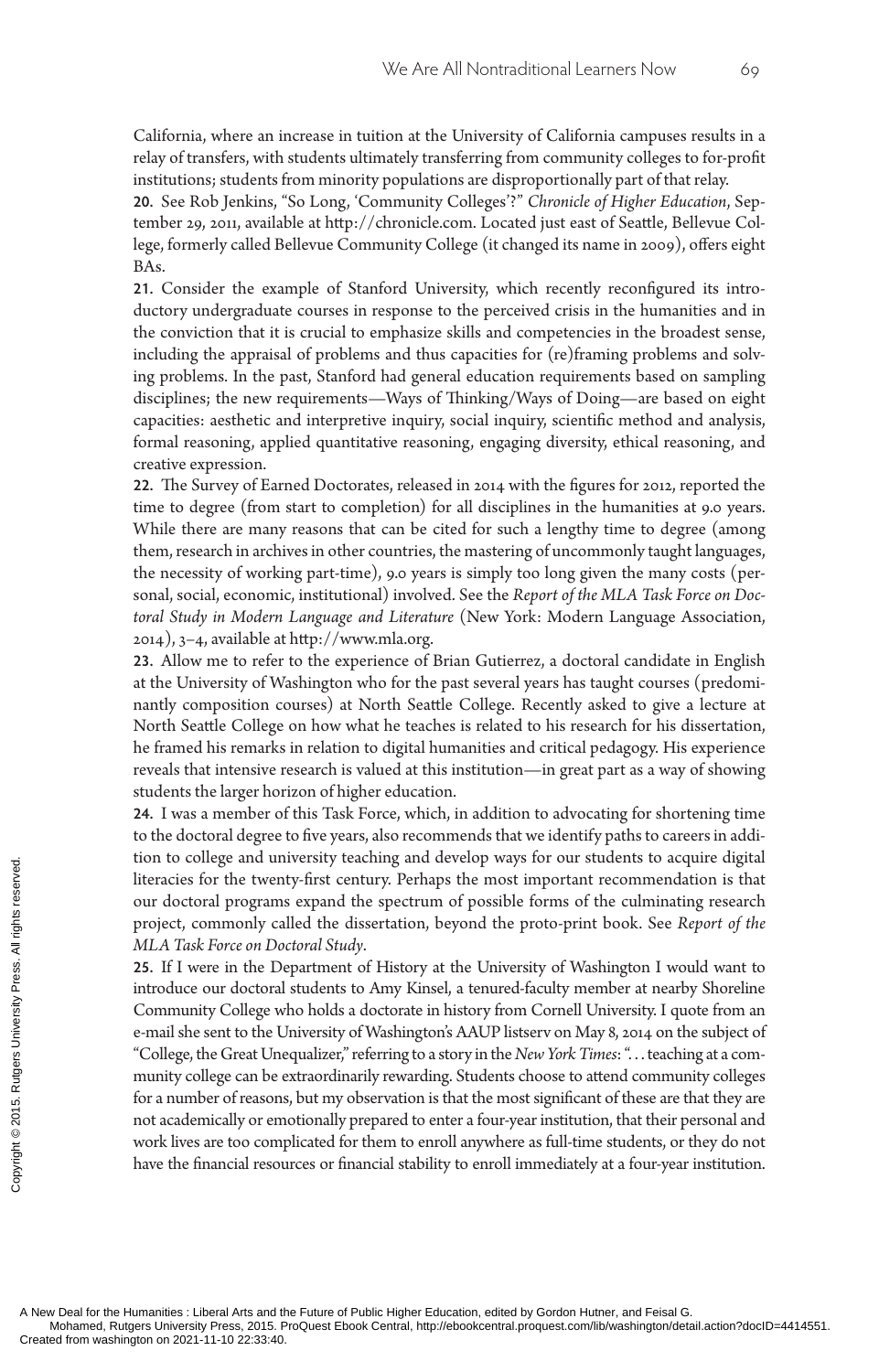I see my role largely as preparing students who are not yet ready, for whatever reason, to attend a four-year institution to succeed once they get there. My colleagues and I work very hard to maintain academic standards that will allow our transfer students to enroll in upper-division classes at the UW and perform well. Having sent hundreds of students to the UW successfully at this point in my career, I will happily argue that our transfer program provides opportunities for students to earn baccalaureate degrees that would simply have not been possible for them without the access and support provided by community college preparation."

**26.** This section of *The Heart of the Matter* refers to online learning as well.

**27.** *The Heart of the Matter*, 32.

**28.** *The Condition of Education 2010*, U.S. Department of Education, Institute of Education Sciences, National Center for Education Statistics (2010); qtd. in Louis Soares, "Post-traditional Learners and the Transformation of Postsecondary Education: A Manifesto for College Leaders," American Council on Education ( January 2013), available at http://louissoares.com.

**29.** *Going the Distance: Online Education in the United States*, Report of the Sloan Foundation: The Sloan Consortium (2011), available at http://www.onlinelearningsurvey.com/reports/ goingthedistance.pdf.

**30.** I base the figure of forty-three years on my reading of a Life Expectancy Graph 1850–2000 from the University of Oregon (available at http://mappinghistory.uoregon.edu/english/  $US/US_39$ –01.html).

**31.** Barbara Vacarr, former president of Goddard College, has called our aging population the new frontier of higher education. See Vacarr, "An Aging America: Higher Education's New Frontier," *The Chronicle of Higher Education*, December 8, 2014, available at http://chronicle .com. In terms of racial demographic change we need to take into account the growth of the Latino population; it is projected that in the 2040s the Latino/a population will pass 30 percent while the non-Hispanic white population will decline, falling below 50 percent. See Matthew Countryman, "Diversity and Democratic Engagement: Civic Education and the Challenge of Inclusivity," in *Civic Provocations*, ed. Donald W. Harward (Washington, DC: American Association of Colleges and Universities, 2012), 47–50, available at http://aacu.org.

**32.** Mark W. Huddleston, "New Hampshire State Senate Finance Committee," FY 12–13 USNH Operating Budget Hearing (April 18, 2011), available at http://unh.edu/president/ concord-testimony.

**33.** For example, in June 2014, AT&T and Udacity announced a partnership, under the name NanoDegree, to provide education—a credential—for people who are seeking entry-level positions at AT&T.

**34.** In the fall of 2013 a pilot project was launched at the University of California, Davis, to experiment with badging—and competency-based learning—in relation to a new undergraduate major in sustainable agriculture and food systems.

**35.** The wonderful notion of *institutions as mobilizing networks* emerged for Cathy Davidson and David Theo Goldberg in the course of their research—much of it with peers online—for their report for the MacArthur Foundation; see their *The Future of Thinking: Learning Institutions in a Digital Age* (Cambridge, MA: MIT Press, 2010), ch. 5 ("Institutions as Mobilizing Networks: [Or, 'I Hate the Institution—But Love What It Did for Me']"). Positions at A1 & 1.<br>
34. In the fall of 2013<br>
experiment with badgi<br>
uate major in sustainal<br>
35. The wonderful not<br>
and David Theo Goldt<br>
their report for the Ma<br>
tions in a Digital Age (<br>
Networks: [Or, 'I Hate<br>
36. See

**36.** See Woodward, "The Future of the Humanities—in the Present & in Public," Daedalus 138 (Winter 2009): 110–123.

**37.** See also Geoffrey Galt Harpham, "Finding Ourselves: The Humanities as a Discipline," *American Literary History* 25.3 (2013): 509–534. In his effort to characterize the humanities his essay is masterful—Harpham distinguishes between facts and the general enterprise of the humanities, and in the following formulation I would not want to disagree with him: "it is still

A New Deal for the Humanities : Liberal Arts and the Future of Public Higher Education, edited by Gordon Hutner, and Feisal G.